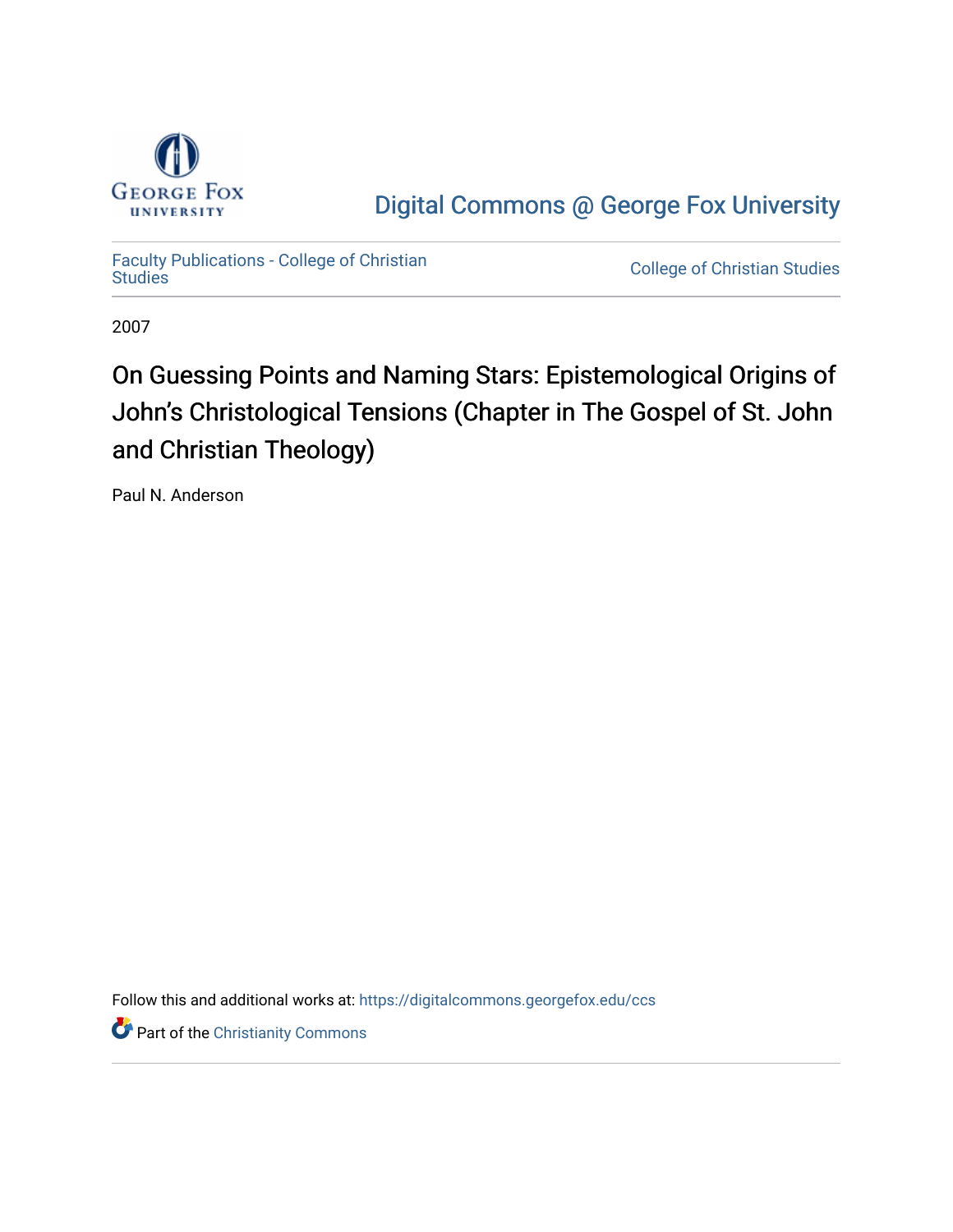## On Guessing Points and Naming Stars: Epistemological Origins of John's Christological Tensions

*Paul N. Anderson*

Theological and biblical studies have historically developed hand in hand, and John's distinctive Christology has long been at the center of that relationship. Within John the humanity *and* divinity of Jesus converge, as do the Son's equality with — *and* subordination to — the Father. Likewise, embellished *and* existentialized appraisals of Jesus' signs, present *and* futuristic eschatology, universalistic *and* particularistic soteriology, pro- *and* anti-Jewish sentiments, and apparent free-will *and* deterministic motifs pervade the Johannine text among other tensions as well. From the patristic era to the modern age, John's christological tensions have intrigued and challenged theologians and exegetes alike. Indeed, the history of Christian theology would have been entirely different had it not been for the Fourth Gospel, and debates still rage among those attempting to address the great Johannine riddles along literary, historical, and theological lines. This can be seen in any overview of recent approaches to John's Christology,<sup>1</sup> but central to these investigations is the question of the

1. A survey of over a dozen distinctive approaches is found in the first three chapters (pp. 1-69) and the five bibliographies (pp. 278-96) in Paul N. Anderson, *The Christology of the Fourth Gospel: Its Unity and Disunity in the Light of John 6* (WUNT II; Tübingen: Mohr-Siebeck, 1996; Valley Forge: Trinity Press International, 1997). See also reviews of the literature in Robert Kysar, *The Fourth Evangelist and His Gospel* (Minneapolis: Augsburg, 1975) and "The Fourth Gospel: A Report on Recent Research," in *Aufstieg und Niedergang der römischen Welt* II, 25:3, ed. by Wofgang Haase (Berlin: Walter de Gruyter, 1985), pp. 2389-2480; Maarten Menken, "The Christology of the Fourth Gospel: A Survey of Recent Research," in *From Jesus to John: Essays on Jesus and New Testament Christology in Honor of Marinus de Jonge,* ed. Martinus de Boer (JSNTSup 84; Sheffield: JSOT Press, 1993), pp. 292-320; R. Alan Culpepper, "The Theology of the Gospel of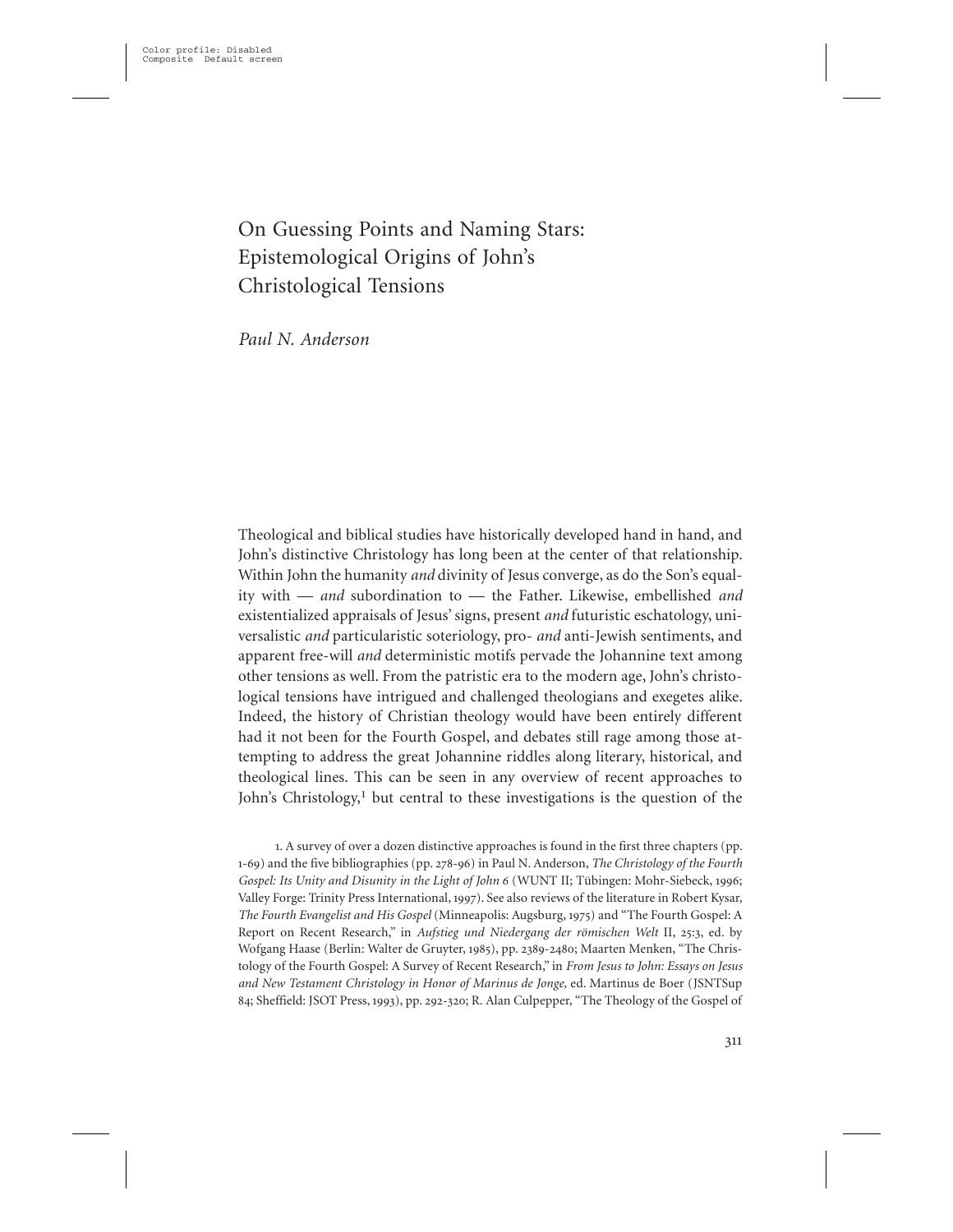character and epistemological origin of John's christological tensions. Indeed, the fascinating thing about the Christology of the Fourth Gospel is not that it advances *either* aspect of the above polarities, but that it claims *both.*

Whereas patristic scholars and theologians addressed these tensions employing the best tools available (categories of being and metaphysics), modern scholars have tended to do so by applying the methods of the modern era (historical- and literary-critical methodologies). The epistemological origins of these tensions, however, lie not with literary dialogues between alien sources and later redactors. Rather, they consist largely of four primary factors,<sup>2</sup> each of which has a particular bearing on pressing interpretive issues within John's enigmatic Christology. This being the case, the goal of the present essay is to consider the implications of those factors and their relationships for the interpretation of John. While they can be inferred in overall studies of the Fourth Gospel, they also present themselves clearly within the Johannine Prologue, which becomes something of a case study for their inference and interpretation.

At the center of these four sources of John's tensions, though, is the dialectical thinking of the evangelist.<sup>3</sup> While cognitive-critical analyses lend scientific validity and insight to how persons — the *human* sources of gospel tradi-

John," *Review and Expositor* 85 (1988): 417-32; and Harold W. Attridge, "Genre Bending in the Fourth Gospel," *JBL* 121, no. 1 (2002): 3-21.

<sup>2.</sup> These four factors include: (1) the *Prophet-like-Moses agency typology* rooted in Deuteronomy 18:15-22, (2) the *dialectical thinking of the evangelist* and cognitive/experiential factors, (3) the *dialectical situation of Johannine Christianity* emerging over seven decades involving at least as many sequential-yet-overlapping crises, and (4) the *literary functions of the Johannine narrative.* This was the conclusion of Anderson, *Christology* (pp. 252-65), and in that sense the present essay picks up where the monograph leaves off.

<sup>3.</sup> Table 22 in Anderson, *Christology* (p. 262) places the evangelist's dialectical manner of thought in the center, interacting in both sets of directions between each of the four sources of John's christological tensions. This approach builds on the work of C. K. Barrett, "The Dialectical Theology of St. John," in his *New Testament Essays* (London: SPCK, 1972), pp. 49-69; Marinus de Jonge, "Variety and Development in Johannine Christology," in his *Jesus, Stranger from Heaven and Son of God* (Missoula: Scholars Press, 1977), pp. 193-222; James D. G. Dunn, "Let John Be John," in *The Gospel and the Gospels,* ed. Peter Stuhlmacher (Grand Rapids: Eerdmans, 1991), pp. 293-322; Charles F. D. Moule, "The Individualism of the Fourth Gospel," *NovT* 5 (1962): 171-90; Edwin D. Freed, "Variations in the Language and Thought of John," *ZNW* 55 (1964): 167-97; P. H. Menoud, "The Originality of John's Thought," in his *Jesus Christ and the Faith* (Pittsburg: Pickwick Press, 1978), pp. 228-66; Paul S. Minear, "Diversity and Unity: A Johannine Case Study," in *Die Mitte des Neuen Testament: Einheit und Vielfalt Neutestamentlicher Theologie, Festschrift für Eduard Schweizer zum 70. Geburtstag,* ed. by Ulrich Luz and Hans Weder (Göttingen: Vandenhoeck & Ruprecht, 1983), pp. 162-75; and Stephen S. Smalley, "Diversity and Development in John," *NTS* 17 (1970-71): 276-92.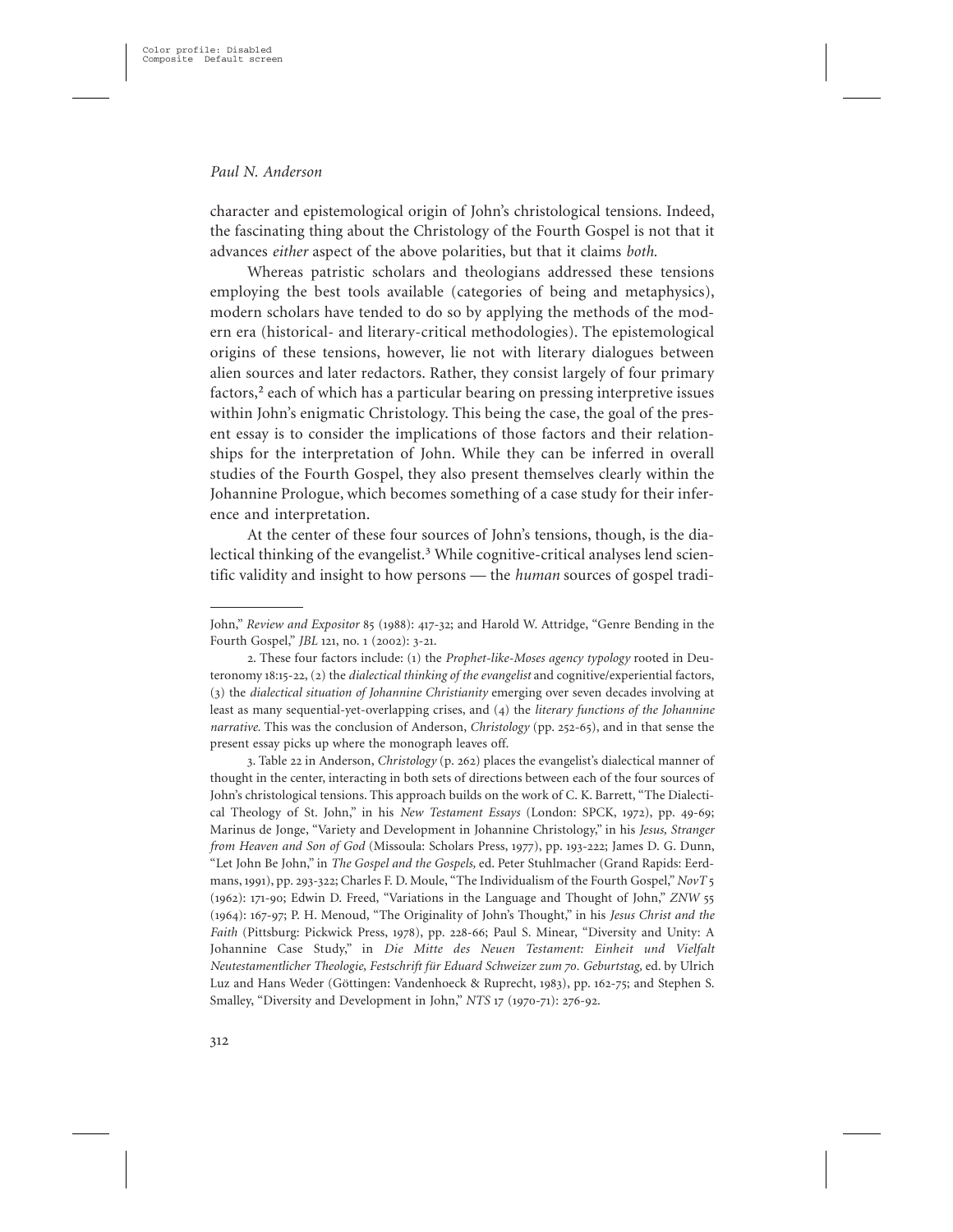tions — come to think dialectically, $4$  the thesis that the Fourth Evangelist was a dialectical thinker is not a new notion. Already in the mid-nineteenth century, Robert Browning described three levels of thought, or "three souls," involving *sensory experience* ("A soul of each and all the bodily parts"), *knowing* ("the next soul, which is seated in the brain, . . . feeleth, thinketh, willeth"), and *being* ("the last soul, that uses both the first, . . . constituting man's self, is what Is"). Indeed, Browning's poetic treatment of John's fascinating witness portrays lucidly the dialectical relationship between perception and experience in John:

"What first were guessed as points, I now knew stars, And named them in the Gospel I have writ."5

So what *is* the relation between the mundane "points" included in John's presentation of Jesus' ministry and the transcendent "stars" adumbrated in the Johannine reflection? Was it a spiritualization of actual events in Jesus' ministry, or was it a historicization of theological insights conveyed within the novelistic framework of gospel narrative? Was John dependent on the Synoptics or independent of them altogether? Were alien sources employed in the construction of the Johannine evangel, or is the tradition employed intrinsic to the interpretive work along the way? And, in the light of these questions, what is the relation between John's distinctive presentation of Jesus as the Christ and the development of Christian theology? Not all of these questions can be fully answered in the present essay, but these and others will be addressed at least briefly in exploring the epistemological origins of John's distinctively unitive and disunitive Christology and in considering their implications for interpretation.

4. See "The Dialectical Character of John 6" (ch. 7) in Anderson, *Christology* (pp. 137-66), where the cognitive-critical platforms of James Loder and James Fowler are applied to Gospel *Traditionsgeschichte.* See also Paul N. Anderson, "The Cognitive Origins of John's Christological Unity and Disunity,"*Horizons in Biblical Theology* 17 (1995): 1-24, reprinted in *Psychology and the Bible: A New Way to Read the Scriptures,* ed. J. Harold Ellens and Wayne Rollins, 4 vols. (Westport, CT: Praeger Publishers, 2004), vol. 3, pp. 127-49; and Paul N. Anderson, "A Way Forward in the Scientific Investigation of Gospel Traditions: Cognitive-Critical Analysis," in *Psychology and the Bible,* vol. 4, pp. 246-76.

5. Browning's oft-cited poem, *A Death in the Desert,* is one of the finest explorations of the Fourth Gospel's character and origins. In this remarkable work, the ancient apostle John is slumbering in a death-like sleep until he is called forth from the grotto by a Lazarus-type awakening as a young believer who, unencumbered by hesitation, sounds the authoritative word: "I am the Resurrection and the Life." The rest of the poem describes the tensions between the glorious and powerful days of old and the disappointing times of future eras, as the frail patriarch muses dialectically upon the way things used to be and the ways things had become.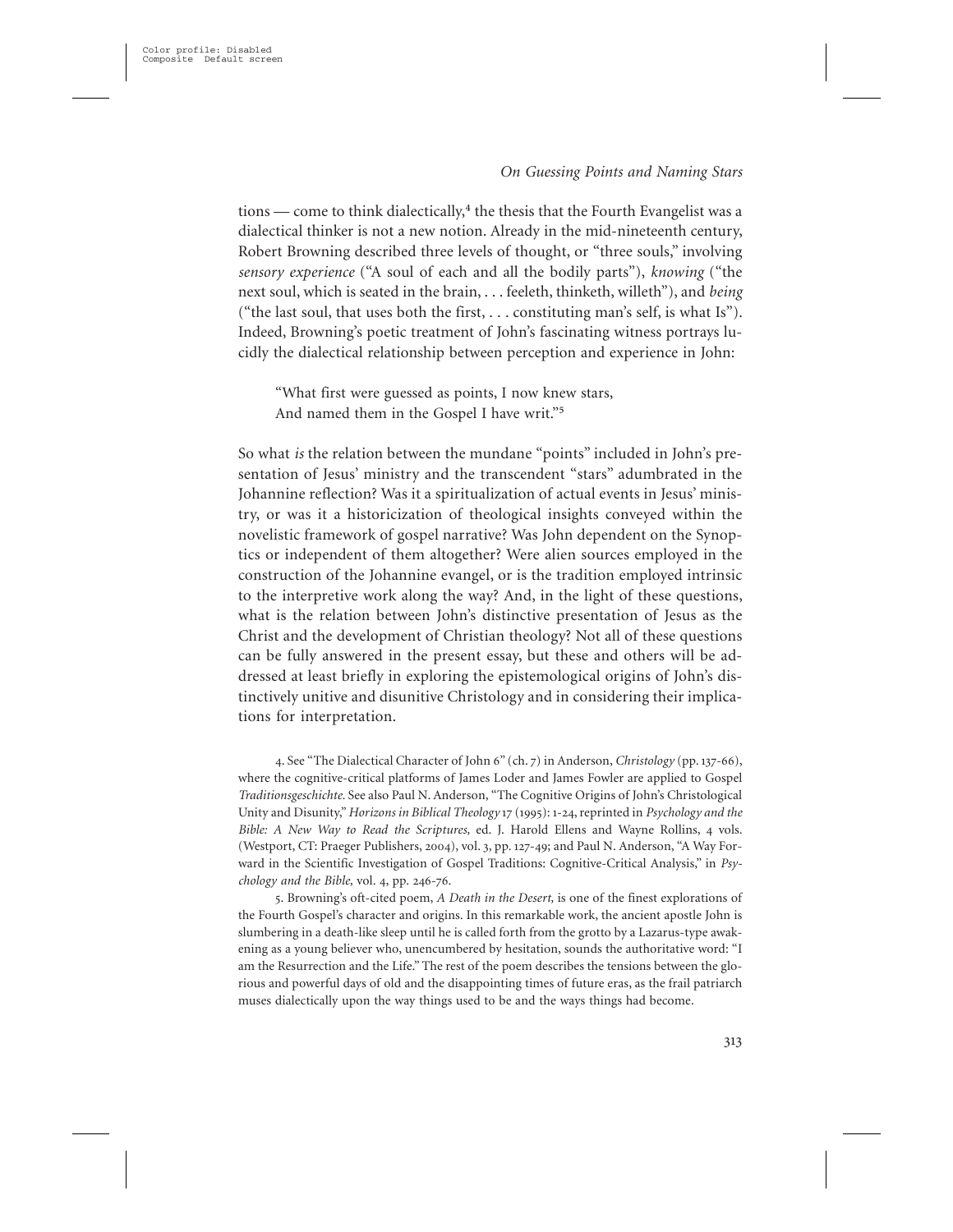#### **John's Christology: A Prolific Source of Theological and Biblical Debate**

The christological tensions in the Gospel of John have been the most prolific source of theological discussion and debate within the church and without. Consider, for instance, first, the *humanity and divinity of Jesus.*6 In John the humanity of Jesus is portrayed explicitly, but Jesus' divinity is also portrayed extensively. On one hand, the fleshly incarnation of Jesus is emphasized (John 1:14a; 6:51-56); however, so is his "glory" (1:14c; 11:4; 14:13; 17:1) and "glorification" (1:51; 3:14; 6:62; 8:28; 12:23, 34; 13:1). Jesus is referred to as "God" (1:1, 18; 20:28) and is associated with the theophanic "I AM" of Exodus 3:14 (6:20; 8:58). And yet, the point of the eyewitness testimony in John 19:34 is that *real* blood and water flowed forth from the side of Jesus — emphasizing Jesus' fleshly humanity — and the post-resurrection evidence for Thomas is his climactic touching of the flesh wounds of the risen Lord (20:27).

Likewise, *gnosis* and *pathos* flow mingled down the Johannine current. On one hand, the divine certainty and "knowing" of Jesus are emphasized at key points in the narrative (1:47-51; 2:24-25; 4:17-19; 5:41-42; 6:64; 13:1-3). However, Jesus still weeps (11:35), his heart is deeply troubled (11:33; 12:27; 13:21), he groans (11:33, 38), on the cross he thirsts (19:28), and he loves his own (11:3, 5, 36; 13:1, 23, 34; 14:21; 15:9, 10, 12; 19:26; 20:2; 21:7, 20). The Johannine Jesus comes across in the most human — and the most divine — of portrayals *anywhere* in the New Testament.

Consider also the *Father/Son relationship* in John. Jesus' relation to the Father is portrayed as the most subordinate in the New Testament; and yet, so his oneness with the Father. On one hand, the Son is equal to the Father (1:1, 18; 5:18; 8:23, 58; 10:29-30, 33, 38; 12:41; 14:10; 20:28); "I and the Father are one," declares John's Jesus. On the other hand, he is also subordinate to the Father (5:19, 30; 7:16; 8:16, 28; 12:49; 14:10; 14:28), and he declares in no uncertain terms: "The Father is greater than I." Are these assertions essentially contradictory, or just seemingly so?

John is also the primary source of the historic *Filioque* debates. Does the Holy Spirit proceed from the Father only or from the Son also? On one hand, Jesus declares that he will ask the Father to send the Holy Spirit (14:16) and that the Father will send the Holy Spirit in his name (14:26). On the other hand, Je-

6. These tensions are also outlined in somewhat different form in Anderson, *Christology* (Appendices I-VI, pp. 266-71), and in Paul Anderson, *Navigating the Living Waters of the Gospel of John: On Wading with Children and Swimming with Elephants,* Pendle Hill Pamphlet 352 (Wallingford, PA: Pendle Hill Press, 2000).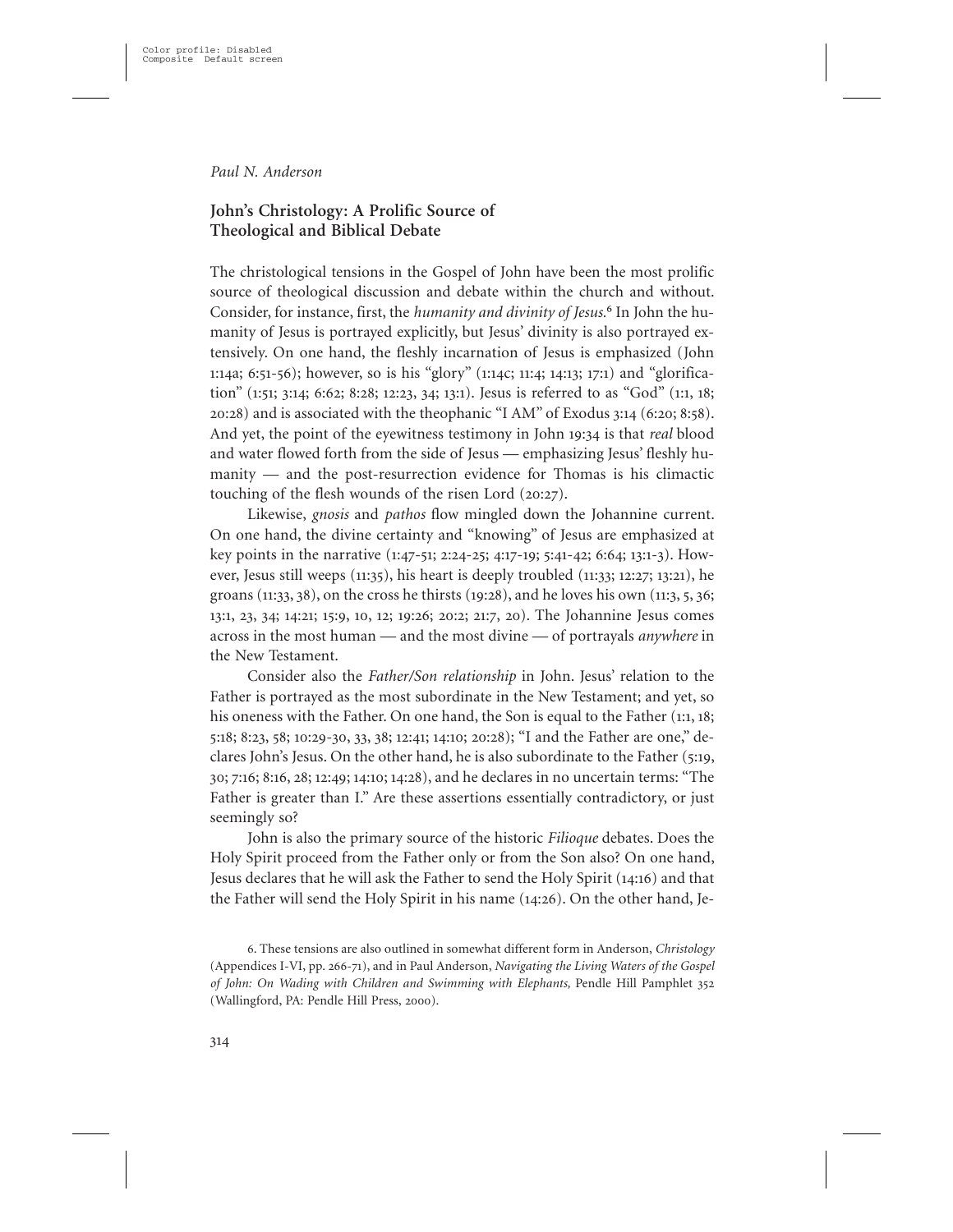sus also promises that he will send the Spirit from the Father (15:26) and promises to send the *Paraklētos* after he departs (16:7). Is the Father or the Son the source of the Spirit's agency?

One can imagine the degree to which these portrayals of the Father/Son relationship and the Holy Spirit's agency in John contributed to great debates among the leaders of the early church! In the fourth century, Arius argued Jesus was divine in his mission, but not fully God. Athanasius and his position eventually won the day by casting the issue in terms of essence: for Jesus and the Father to be "one" this must have implied the essence of being, which led to the doctrine of the dual nature of the Son (Constantinople, 381 ce) and then to the threefold Godhead and the Trinity (Chalcedon, 451 ce). John thus provided many of the answers to, as well as the questions leading up to, these great debates and was used by *both sides* of many arguments!7

In addition to these christological issues, other theological tensions also abound in John. Regarding *the judgment of the Son,* the Johannine narrative presents a Jesus who says that he came not to judge the world (3:17; 12:37) and that he judges no one (8:15); then he claims that the Father has entrusted all judgment to the Son (5:22), and it is for judgment that Jesus has come to into the world (9:39).

Regarding *faith and miracles,* John's embellishment and existentialization of miracles presents a problem. On one hand, Jesus' signs lead people to believe in him (2:11; 4:53; 6:2, 14; 11:15, 45, 48; 12:11, 18-19). On the other hand, dependence on signs is rebuked (4:48; 6:26), and belief *without* having seen Jesus' signs is considered "blessed" (20:29). Indeed, the tension between faith and miracles is far more pronounced in John than it is in the Synoptics.

Consider also *the tension between present and future eschatology* in John. On one hand, in Jesus' ministry salvation, authentic worship, and the work of the Holy Spirit are presented as *here-and-now realities* (1:33; 3:18a; 4:21-24; 5:24, 28; 6:63; 10:10; 15:3; 16:32; 20:20-22), and the "hour" of Jesus' glorification appears to have been already actualized (12:23, 27; 13:1; 17:1). On the other hand, believers will receive their final reward only on the last day (5:25; 6:39, 40, 44, 54; 11:24), authentic worship and the outpouring of the Holy Spirit appear yet to be in the future (4:21; 7:39; 14:26), and the "hour" of Jesus' glorification appears not yet actualized at places in the narrative (2:4; 7:6, 8, 30; 8:20). Is John's eschatology present, futuristic, or both?

And what is to be made of John's puzzling *sacramentology?* On one hand,

7. See also the excellent treatments of John's influence on the early church by T. E. Pollard, *Johannine Christology and the Early Church* (Cambridge: Cambridge University Press, 1970); and Maurice Wiles, *The Spiritual Gospel* (Cambridge: Cambridge University Press, 1960).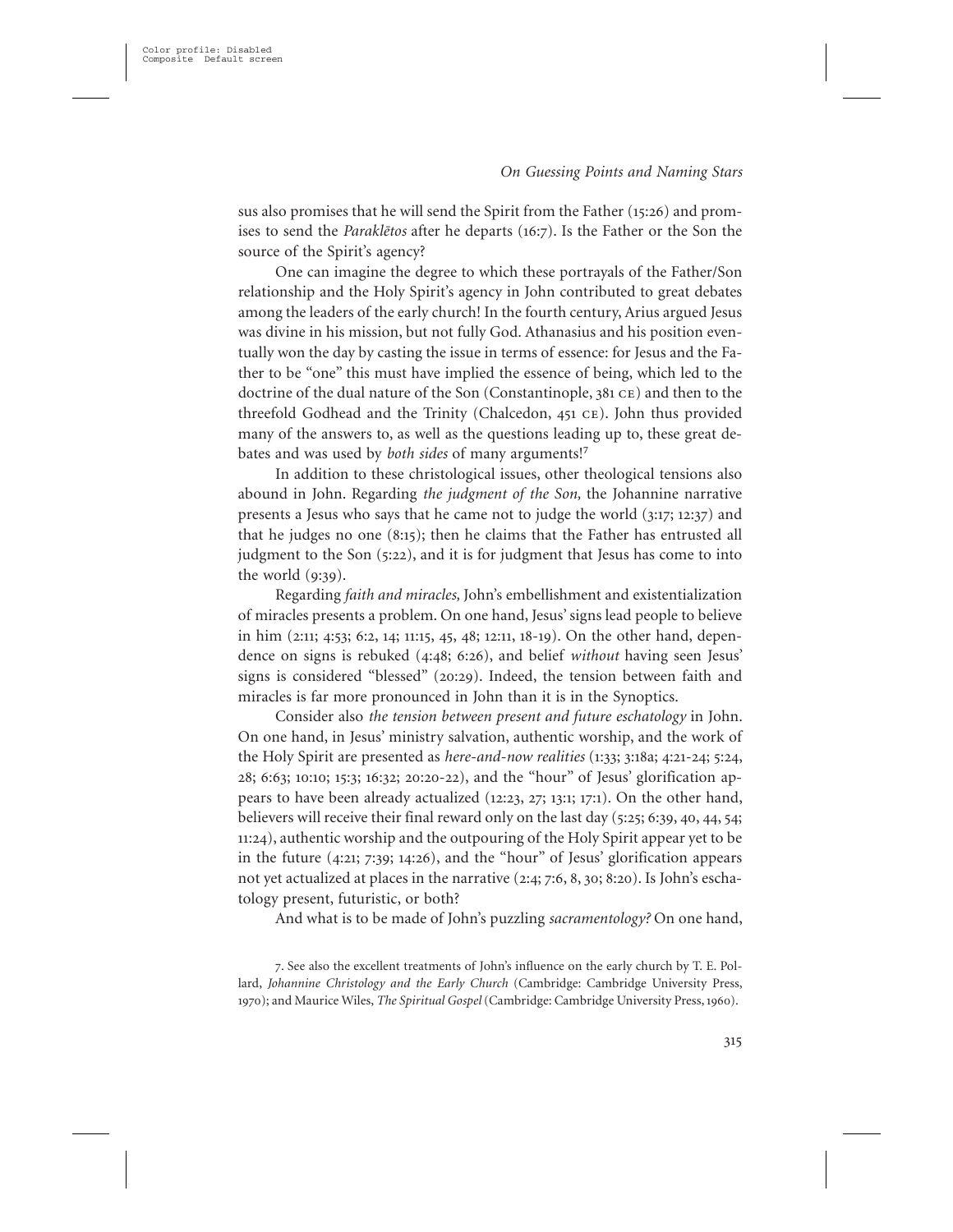*sacramental associations abound* (1:6-8, 15, 19-36; 3:5, 22-30; 6:53-58; 10:40-42; 19:34), and Jesus shares table fellowship several times with his disciples (2:1-11; 6:1-15; 13:1-34; 15:1-8; 21:9-14). On the other hand, Jesus is greater than John the Baptist (1:6-8, 15, 19-36; 3:22-30), to receive spiritual birth is to be born from above (3:3) and of the Spirit (3:5), Jesus himself did not baptize (4:2), the words of the institution are missing from the last supper in John 13, and the "bread" which Jesus gives is his flesh — given for the life of the world on the cross (6:51). Does the absence of Jesus' having been baptized by John and the omission of an institution at the last supper imply a critique of emerging sacramental practice, or were sacramental forms so sacred for the evangelist that he left them out as a factor of holy reverence?

The issues of *determinism and free will* in John also seem puzzling. On one hand, Jesus knows full well who will receive and reject him (5:42; 6:64; 10:27; 16:19), and no one comes to the Father without being drawn by God (6:44, 65). And yet, as many as believe in Jesus are given the authority to become the children of God (1:12), and John is written that readers and hearers might believe (20:31). So, is one's coming to the Father predetermined in John, or may all who are willing to believe do so?

Amazingly, John is the greatest source of Christian *universalism and particularity.* The true Light that enlightens everyone is Jesus (1:9) suggesting *universal access* to God's saving work, and Jesus has many sheep that are "not of this fold" (10:16). And yet, Jesus is the Way, the Truth, and the Life, through whom all who come to the Father do so (14:6), and believing in him affords eternal life (3:16; 20:31). If Jesus is the only way to the Father, how could the saving Light of Christ be available to the entire world?

Especially since the Holocaust, concerns about John's *inferred anti-Semitism* have become particularly acute, and rightly so. On one hand, the *Ioudaioi* are presented as adversaries of Jesus (5:16, 18; 7:1, 11, 13; 8:48, 52, 57; 9:18, 22; 10:31, 33; 11:8; 18:31, 36, 38; 19:7, 12, 14, 38; 20:19) and as typologies of the disbelieving "world" (1:10; 3:19; 7:7; 15:18, 19; 16:8; 17:14, 15). On the other hand, the *Ioudaioi* are presented simply as religious leaders (3:1; 18:14 — parallel to the Judean *archoi —* 7:26, 48; 12:42), or as inhabitants of southern Palestine — Judea (11:19, 31, 33; 11:54; 12:9, 11; 13:33; 19:20) or Jerusalem (1:19; 2:18, 20; 5:10, 15; 19:31). Some of the *Ioudaioi* are presented as believing in Jesus (7:15; 8:31; 11:36, 45; 12:19), and Jesus himself even declares that "Salvation is of the *Ioudaioi*" (4:22). Is John essentially anti-Semitic, or have some interpreters gotten it wrong?

The character and function of *Johannine dualism* also appears in an odd juxtaposition. On one hand, it appears that *soteriological results* are highlighted dualistically: God desires life over death (1:14; 3:15, 16, 36; 4:14, 36; 5:21, 24, 26, 29,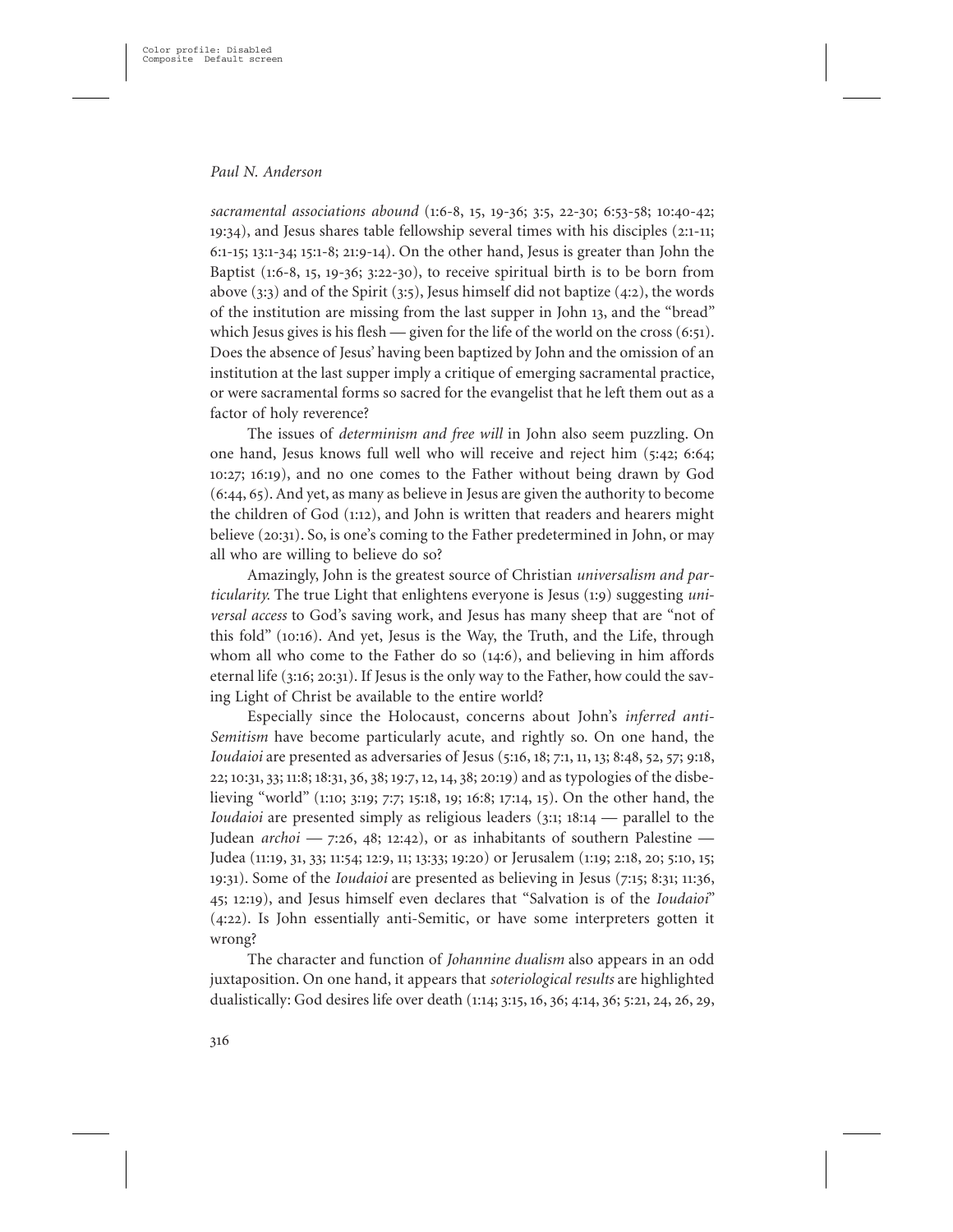39, 40; 6:27, 33, 35, 40, 47, 48-51, 53-54, 58, 63, 68; 8:12, 21, 24, 51-52; 10:10, 11, 15, 17, 28; 11:25-26, 50-51; 12:25, 50; 13:37, 38; 14:6; 15:13; 17:2, 3; 20:31), Jesus desires that none be lost but that all might be saved (3:17; 5:34; 6:12, 39; 10:9; 12:47; 17:12; 18:9), and God's saving initiative is described in terms of light (1:4, 5, 7, 8, 9: 3:19, 20, 21; 5:35; 8:12; 9:5; 11:9, 12; 12:35, 36, 46), which overcomes darkness (1:5; 3:19; 8:12; 12:35, 46). On the other hand, dualism serves as *an explanation of the world's response to the Revealer,* accounting for the fact that many do not believe. Responses to Jesus illustrate the incapacity of humanity to know or understand the ways and workings of God (1:10, 26, 31, 33; 2:9; 3:8; 4:22, 32; 5:13; 7:28, 49; 8:14, 55; 9:12, 21, 25, 29, 30; 10:5; 12:35; 13:7; 14:5, 9; 15:15, 21; 16:18; 17:25; 19:10; 20:2, 13, 14; 21:4), and people's not knowing God, not having God's word abiding in them, and not being one of Jesus' sheep are described as the reason for their not believing in Jesus (1:10; 5:38; 7:28, 49; 9:29; 10: 26; 12:35; 15:21; 17:25). So is John's juxtaposition of dualistic opposites a factor of persons' originative states or their ultimate destinies?

In addition to these christological and theological tensions, other puzzling riddles also present themselves in John.<sup>8</sup> Nonetheless, upon particular interpretations of these assertions Christians have defined orthodoxy and heresy, resulting in religious inclusion and exclusion for nearly two millennia, often failing to account for the fact that even the losing sides of the debates were often citing the Gospel of John as well. Over the last two centuries or more, John's differences with the Synoptics, literary perplexities, and historical-theological tensions have created new sets of controversies. As scholars of the modern era have approached these issues by means of history-of-religions influences and literary-critical models of composition, the most enduring of theories not only address historical and literary perplexities, but they also attempt to deal with John's christological tensions. Among these contributions, Rudolf Bultmann's commentary on John<sup>9</sup> stands out as the most important piece of biblical scholarship in the twentieth century precisely because it dealt so thoroughly with the epistemological origins of John's christological tensions.

8. Consider also tensions between John's historicity and theologization, claims to eyewitness authorship that are attested third hand, and other enigmatic perplexities. These and other literary, historical, and theological Johannine riddles are outlined in fuller detail in Paul N. Anderson, *Matters Johannine — Outlining the Johannine Riddles* (Eugene, OR: Cascade Books, forthcoming).

9. Rudolf Bultmann's commentary, *The Gospel of John: A Commentary* (Oxford: Basil Blackwell, 1971), may be regarded as one of the most significant exegetical works of the twentieth century. See also his impressive theological treatment of the Fourth Gospel in *Theology of the New Testament,* vol. 2 (London: SCM, 1955), pp. 3-92.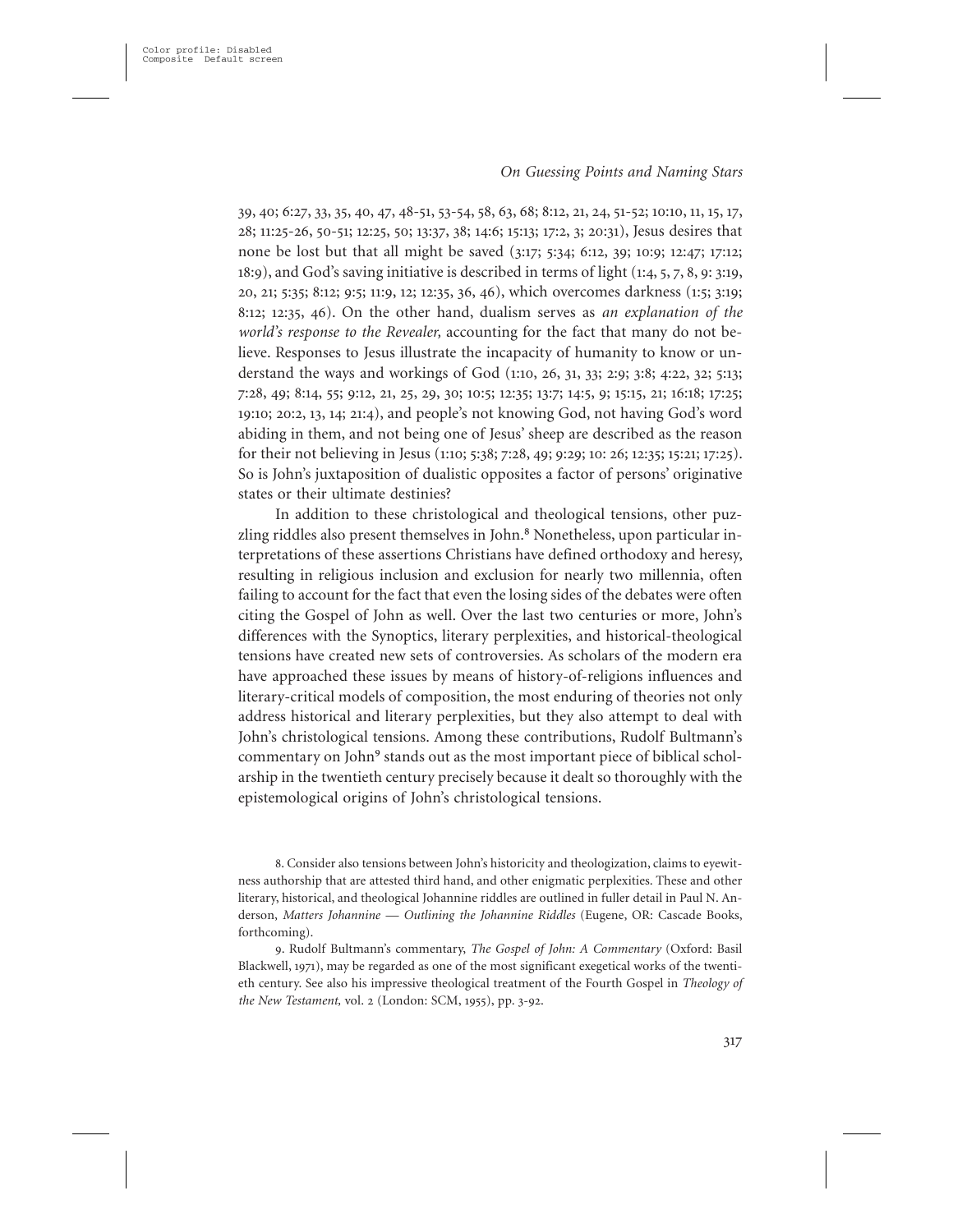#### **The Johannine Riddles and Christological Tensions**

Rudolf Bultmann's magisterial commentary on the Gospel of John may well be considered "the flower of modernistic analyses of John." While Johannine studies have moved on since his monograph was first published in 1941, and while few scholars would assent to even half of his explanations of how the Fourth Gospel came together, no other commentary has wielded as much command over the field — both positively and negatively — as Bultmann's. What made this work so impressive, however, was not simply Bultmann's command of the ancient extra-canonical literature allowing him to pose religious origins of much of John's material. Rather, it was the combination of his exegetical acuity and his theological insight that gave the work its genius. Add to that a highly ambitious attempt to delineate a multiplicity of sources underlying and overlaying John connected with incisive history-of-religions analysis, and we have a provocative work that contributes literarily and theologically despite the failure of its composition theory to hold up, itself. With Ashton, Smith, and others,<sup>10</sup> Johannine studies cannot be conducted adequately without considering Bultmann's attempts to address John's literary, historical, and theological issues by means of his labyrinthine theory of composition. Most significant about Bultmann's work theologically, however, is the way he sought to outline the epistemological origin of John's christological tensions.

While building on the works of those who had gone on before him, Rudolf Bultmann's synthesis sought to reconcile several of the theological tensions described above, proceeding on the basis of inferring a set of literary dialogues between earlier sources, the contribution of the Johannine evangelist, and interpolations added by the redactor. Accounting for the tensions between embellished miracles and the denigration of signs faith is the assumption that the evangelist employed a *sēmeia* source with wonder attestations (like some tendencies in Mark) and co-opted their thaumaturgical tendencies in more existentially adequate directions. The tension between the humanity and divinity of Jesus is ascribed to the evangelist's supposed incorporation of a Revelation-Sayings source, which also accounted for the origin of John's distinctive I-Am sayings. The evangelist's incarnational Christology thus poses a contrast as a factor of a literary dialogue between the evangelist and his source, to be inferred by the interpreter. While an independent Passion source was required

10. John Ashton's coming to the same conclusion about the importance of Bultmann's work independently is spelled out in his *Understanding the Fourth Gospel* (Oxford: Clarendon Press, 1991), pp. 9-111, and D. Moody Smith's *The Composition and Order of the Fourth Gospel* (New Haven: Yale University Press, 1965) continues to be the best guide to Bultmann's commentary in any language.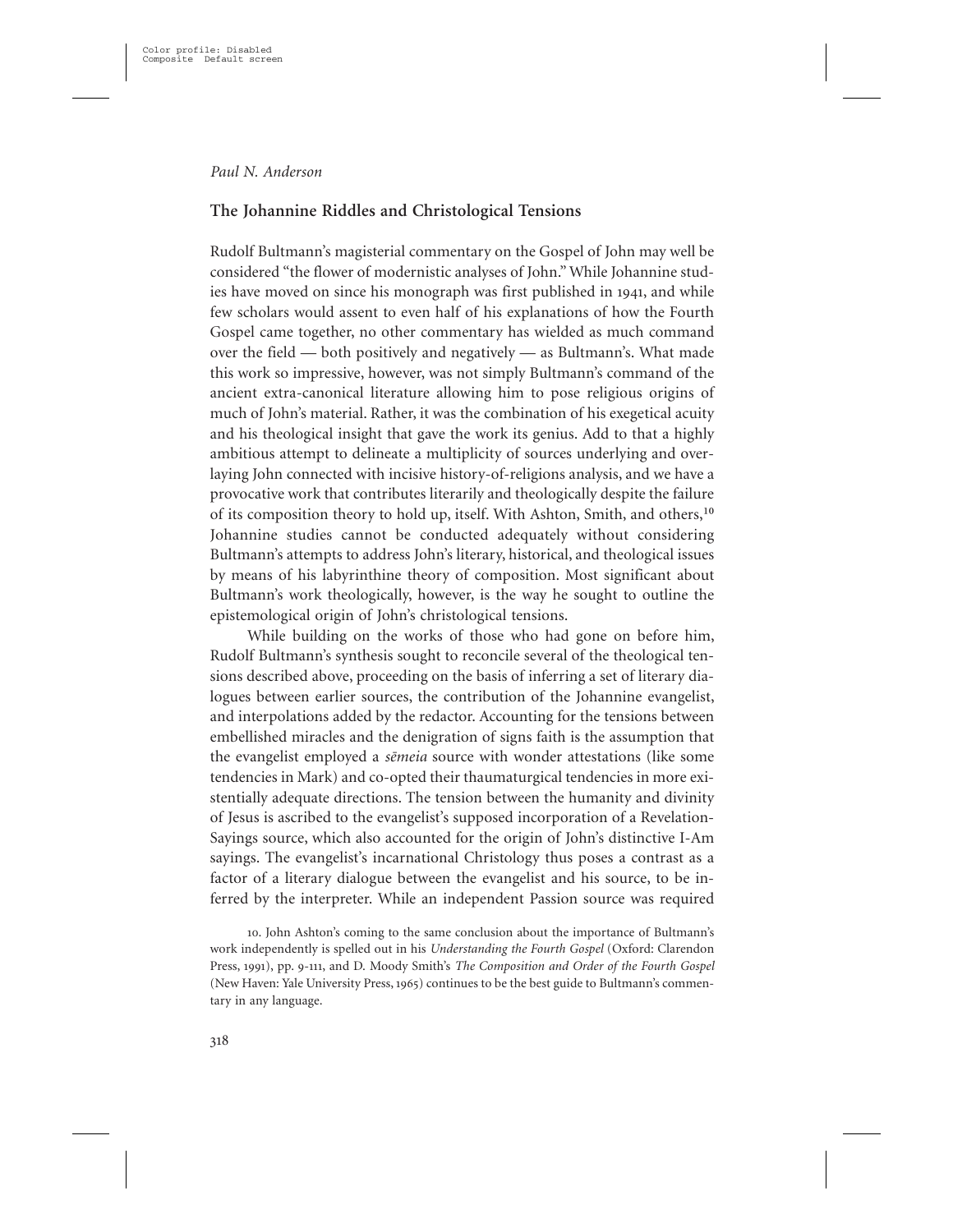due to the Johannine Passion Narrative's distinctive and non-derivative character, its theology was indistinguishable from that of the evangelist. Following a supposed disordering of the material (the reordering of which makes the presence of the aforementioned sources apparent), the redactor supposedly added futuristic eschatology, formalistic sacramentology, and deterministic soteriology themes. While Bultmann also allows for the existence of other unnamed sources, these four in particular — in tension with the existentialist theology of the evangelist — account for the epistemological origin on John's christological tensions.

Despite the genius and rigor of Bultmann's approach, however, his own stylistic, contextual, and theological evidence fails to convince. While Ruckstuhl, Schweizer, and van Belle have demonstrated John's impressive stylistic unity with their critical studies, the compiling of all of Bultmann's evidence for sources and plying it out in John 6 yields impressively disappointing results.<sup>11</sup> In the very place where we should have the showcase of John's diachronic composition showing the four sources with inferred theological tension, the distribution of stylistic evidence is random. The one exception is the narrative work of the evangelist, but this does not prove that he was using *any* material other than his own Johannine tradition. Contextual "problems" are also forced, revealing the use of irony rather than editorial "seams," and the theological thrust of John 6:51-58 is continuous with verses 60-71, which Bultmann correctly includes in his section entitled "The Way to the Cross."12 The theological result of this analysis is that John's christological tensions cannot be said to be a factor of literary dialogues between disparate literary sources. At the very least, they result from factors internal to the thinking of the evangelist, who himself was a dialectical thinker instead of a monological one. Therefore, the tensions are meant to be there, and any attempt to eliminate them threatens to alter and distort the character of the Johannine witness.

A second approach to John's origin and theological character is the view

11. John's stylistic and linguistic unity has been argued convincingly by Eugen Ruckstuhl, *Die literarische Einheit des Johannesevangelius* (Freiburg: Editions Universitaires Fribourg, 1951); Eduard Schweizer, *EgZ Eimi* (Göttingen: Vandenhoeck & Ruprecht, 1939); and Gilbert van Belle, *The Signs Source in the Fourth Gospel: Historical Survey and Critical Evaluation of the Semeia Hypothesis* (BETL 116; Leuven: Peeters, 1994). The distinctive contribution made by chs. 4-6 of Anderson, *Christology* (pp. 72-136), is that even with the plying out of Bultmann's own evidence (stylistic, contextual, and theological) within John 6, which should be the showcase of John's diachronic composition, the evidence itself fails miserably even on its own terms.

12. See Bultmann, *Gospel,* pp. 443-51. His mistake is not to have included John 6:51-59 in that section, as well, especially given his identifying v. 27 as the "starting point" of the chapter's dialogue (p. 221).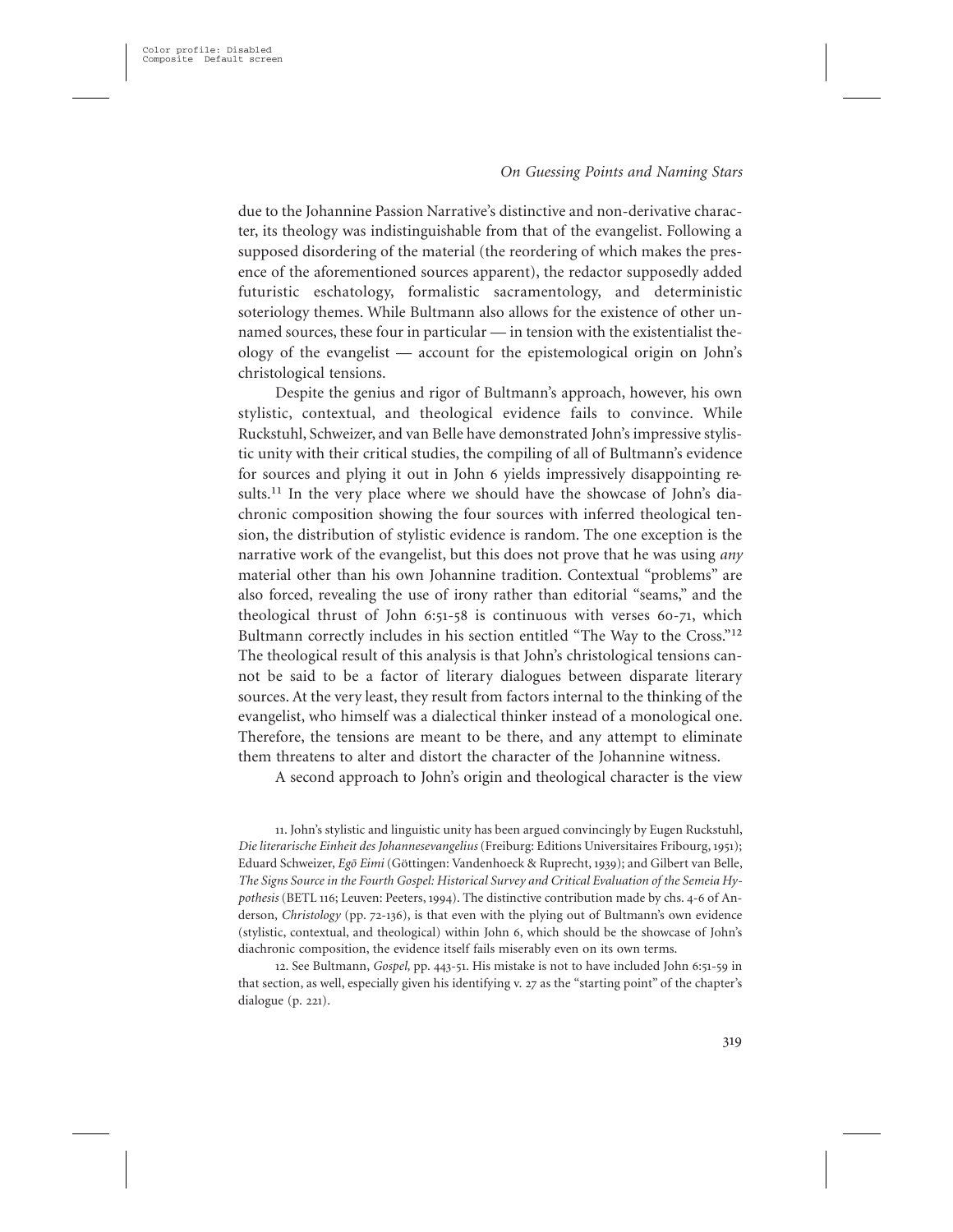#### *Paul N. Anderson*

that John is a derivative Gospel — one depending upon one or more of the Synoptic traditions, especially Mark. Indeed, there are many distinctive contacts between Mark and John, and if Mark were the first Gospel to be written and John the last (as I believe was the case), one might infer a Johannine spiritualization of Mark. This is the view of C. K. Barrett, Franz Neirynck, and Tom Brodie,<sup>13</sup> but it also has great problems attending it. First, of all the similarities between Mark and John, *none* of them are identical. In P. Gardner-Smith's analysis of John's independence from the Synoptics in which he identifies four similarities-and-yetdifferences between John 6 and Mark, I find forty-five (twenty-four with Mark 6 and twenty-one with Mark 8); *none of them*, however, is identical.<sup>14</sup> Also, most of John's material is not found in Mark, so while some contact may have existed between the traditions, derivation is implausible based upon the evidence. John's theological stances, however, may indeed have developed in dialogue with parallel traditions, but engagement is far different from dependence. In John we have a basic *synchronicity of tradition* and an emerging *diachronicity of situation.*

The approach to John's composition that makes sense of the literary perplexities in the most efficient way with a minimal amount of speculation is that of Barnabas Lindars, who among others has argued for a basic first edition of the Johannine Gospel to which supplementary material may have been added later.15 While his contention that the adding in of the Lazarus narrative displaced the Temple cleansing is not compelling, the view that the Johannine Prologue and chapter 21 were added to a later edition, along with chapters 6 and 15– 17 and some other material is. It makes sense of the most pressing literary perplexities with a minimal amount of speculative reconstruction. If something like this were the case, the Johannine Gospel would have been the second Gospel after Mark, and while Matthew and Luke built *upon* Mark, John built *around* it.

When viewed alongside developments in the Johannine epistles, some factors in the history of the Johannine situation also facilitate an understanding of some of the christological content in John as well. For instance, while seeking to

13. See C. K. Barrett, *The Gospel According to St. John,* 2nd ed. (Philadelphia: Westminster, 1978); Frans Neirynck, "John and the Synoptics," in *L'Evangile de Jean: Sources, redaction, théologie,* ed. Marinus de Jonge (BETL 44; Louvain: Louvain University Press, 1977), pp. 73-106; and Thomas L. Brodie, *The Quest for the Origin of John's Gospel: A Source-Oriented Approach* (Oxford: Oxford University Press, 1993).

14. See P. Gardner-Smith, *Saint John and the Synoptic Gospels* (Cambridge: Cambridge University Press, 1938); and Anderson, *Christology,* pp. 97-104. D. Moody Smith defends his sympathy with Gardner-Smith's view in "John, an Independent Gospel," an addition to his second edition of *John Among the Gospels* (Columbia: University of South Carolina Press, 2001), pp. 195-241.

15. See Barnabas Lindars, *The Gospel of John* (Grand Rapids: Eerdmans, 1972).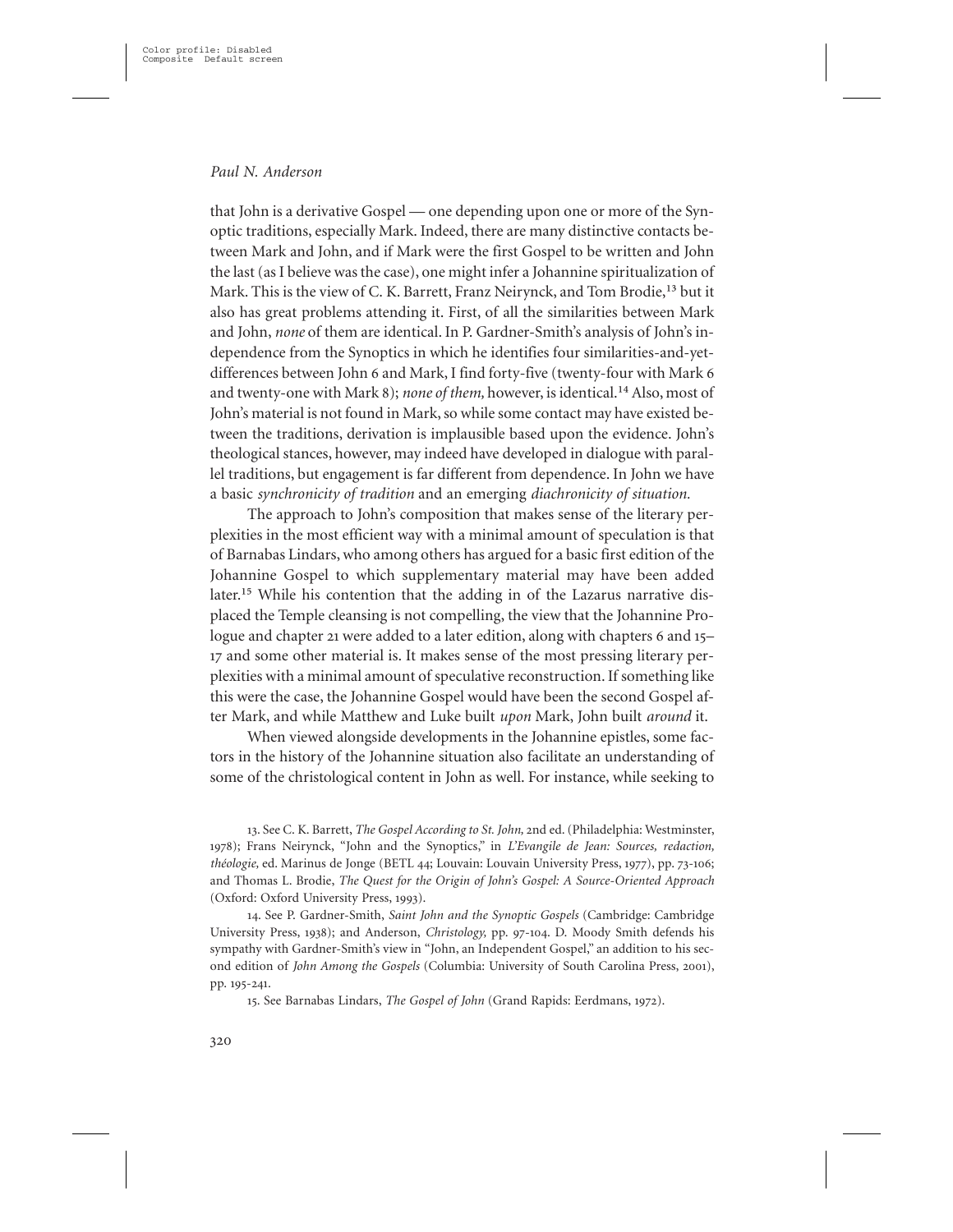evangelize Jewish family and friends, John's high christological content was embellished, and confronting docetizing tendencies among Gentile audiences evoked a set of emphases on the fleshly humanity of Jesus. While this is not a basis for its selection, nearly all of the incarnational material in John is located in the supplementary material added to the first edition. As with the letters of Ignatius and in the Johannine epistles, the docetizing threat followed the Jewish one.

While a detailed theory of John's composition cannot here be developed,16 some of the solid building material presented elsewhere includes the following findings:

- John's tradition is largely unitive, with tradition and interpretation enjoying a sustained connection rather than a later conflation.
- John's tradition is early as well as late, and it represents an independent development parallel to the other Gospel traditions — at times interactive with them, but not derivative from them. With John and Mark being "the Bi-Optic Gospels,"17 their early traditions may have enjoyed an "interfluential" set of contacts within their oral phases of development.
- A first edition of John was completed a decade or so after Mark, serving the purpose of augmenting and to some degree correcting Mark, especially designed to convince Jewish members of the Johannine situation that Jesus was the Jewish Messiah.
- Given Luke's five dozen departures from Mark and siding with John, the best inference is that Luke had access to the Johannine tradition, probably in its oral stages of development. Less arguable but also likely is the thesis that the Johannine material appearing in the Q tradition also reflects minor Johannine influences upon Q.
- The Johannine epistles were written after the first Johannine gospel narrative was completed (around 85-95 ce) by another leader in the Johannine situation, the Elder.
- Contacts between the Johannine and Matthean traditions appear to have taken place during this later phase in which Johannine preaching and teaching continued, and the supplementary material in John appears to be engaged dialogically with ecclesial developments in the Matthean tra-

16. A full treatment of John's particular relationships to each of the other canonical Gospel traditions is argued in Paul N. Anderson, "Interfluential, Formative, and Dialectical: A Theory of John's Relation to the Synoptics," in *Für und wider die Priorität des Johannesevangeliums,* ed. Peter Hofrichter (Hildesheim: Georg Olms Verlag, 2002), pp. 19-58.

17. See Paul N. Anderson, "John and Mark: The Bi-Optic Gospels," in *Jesus in Johannine Tradition,* ed. Robert T. Fortna and Tom Thatcher (Louisville: Westminster/John Knox Press, 2001), pp. 175-88.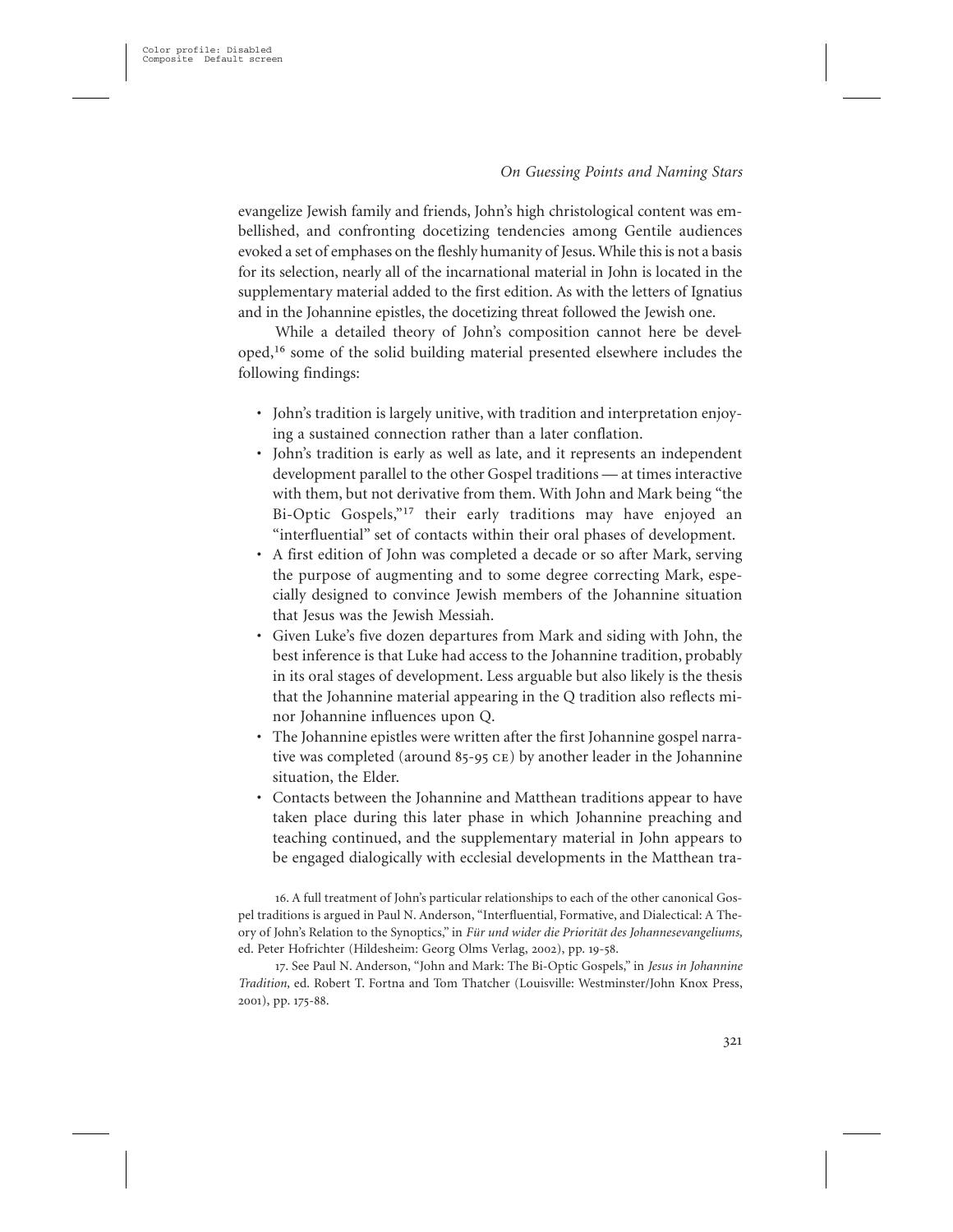dition — perhaps as a factor of inhospitable treatment by Diotrephes and his kin.

• A final edition of John was completed by the editor (likely the Elder) after the death of the Beloved Disciple, adding such passages as the Prologue, chapters 6, 15–17, and 21, as well as the Beloved Disciple and eyewitness passages. From such a reconstruction several crises can be inferred within the history of the Johannine situation (not just one or two), and these also cast light upon the character and formation of the developing Johannine tradition. The table on page 323 outlines several of these connections.

A few more points deserve to be made in reflecting on Bultmann's attempts to address the Johannine riddles. First, while he correctly inferred an agency typology in John, the religious origin of it was not a Gnostic Redeemer-Myth but the Jewish *Shaliach* principle. Rooted in the Mosaic Prophet typology of Deuteronomy 18, Jesus' emphasis upon having been sent from the Father accounts for much of the Father-Son tension in John. Second, while Bultmann describes well the place of dialectical theology within the scientific investigation of the New Testament, he fails to allow the Johannine evangelist to have been a dialectical thinker himself. C. K. Barrett's view that he was indeed a dialectical thinker deserves to be built upon furt9her, and this feature also accounts for much of the theological tension in John. Third, where Bultmann inferred literary seams due to "contextual" difficulties, he failed to note the place of irony and other rhetorical devices within the Johannine narrative. Indeed, the place of these factors deserves further consideration when seeking to identify the epistemological origins of John's Christological tensions.

## **Unpacking the Four Epistemological Sources of John's Christological Unity and Disunity**

While these factors are developed more fully elsewhere,<sup>18</sup> the four epistemological origins of John's christological tensions deserve to be spelled out here at

18. In addition to treatments in Anderson, *Christology,* I have further developed these four subjects elsewhere. On the dialectical thinking of the evangelist, see "Cognitive Origins" and "A Way Forward"; on the Prophet-like-Moses agency Christology in John, see "The Having-Sent-Me Father — Aspects of Agency, Irony, and Encounter in the Johannine Father-Son Relationship," *Semeia* 85 (1999): 33-57; on the developing Johannine situation, see "The *Sitz* im Leben of the Johannine Bread of Life Discourse and Its Evolving Context," in *Critical Readings of John 6,* ed. Alan Culpepper (Leiden: E. J. Brill, 1997), pp. 1-59; and "Was the Fourth Evangelist a Quaker?" *Quaker Religious Thought* 76 (1991): 27-43; on the evangelist's literary engagement of the reader, see *Navigating.*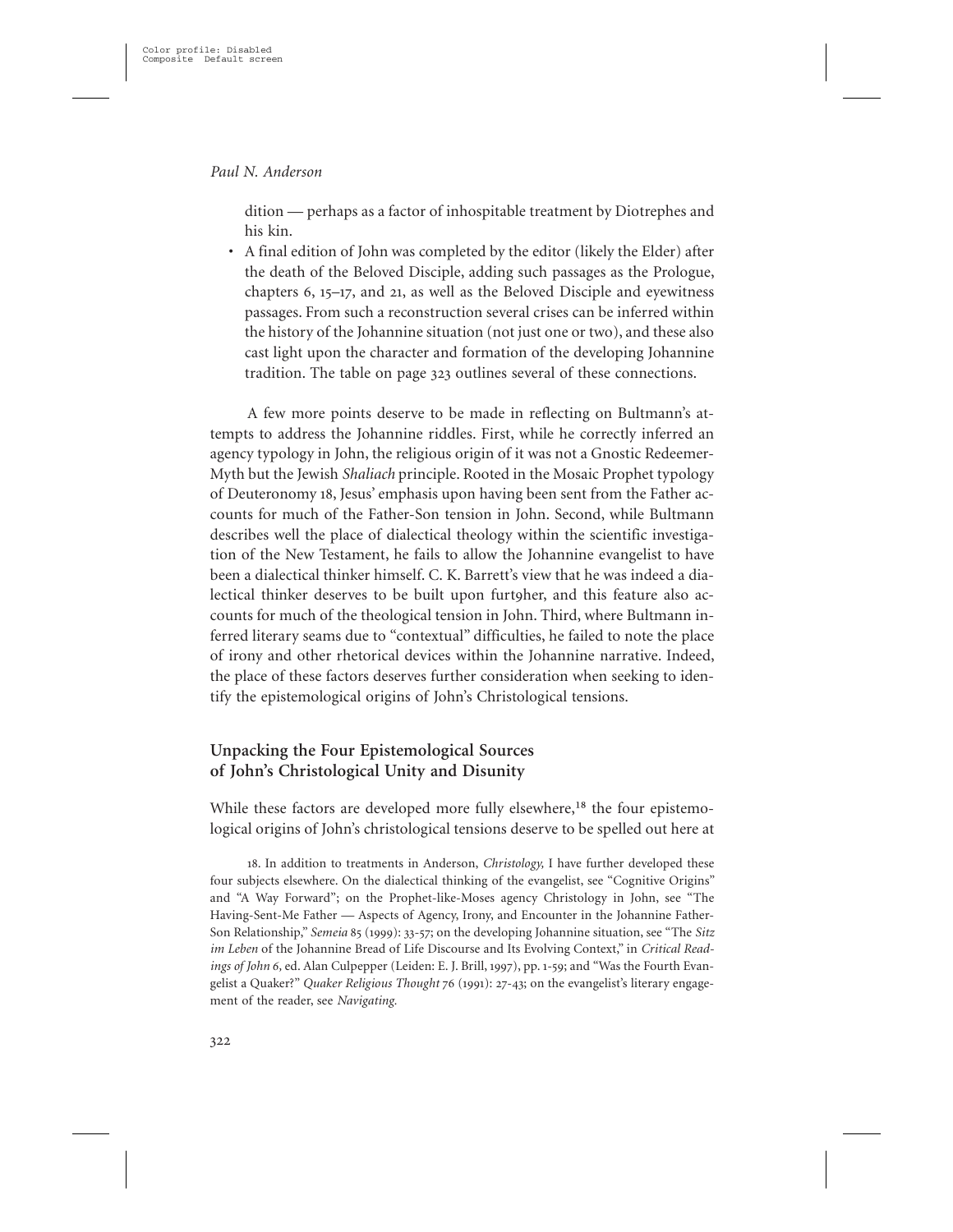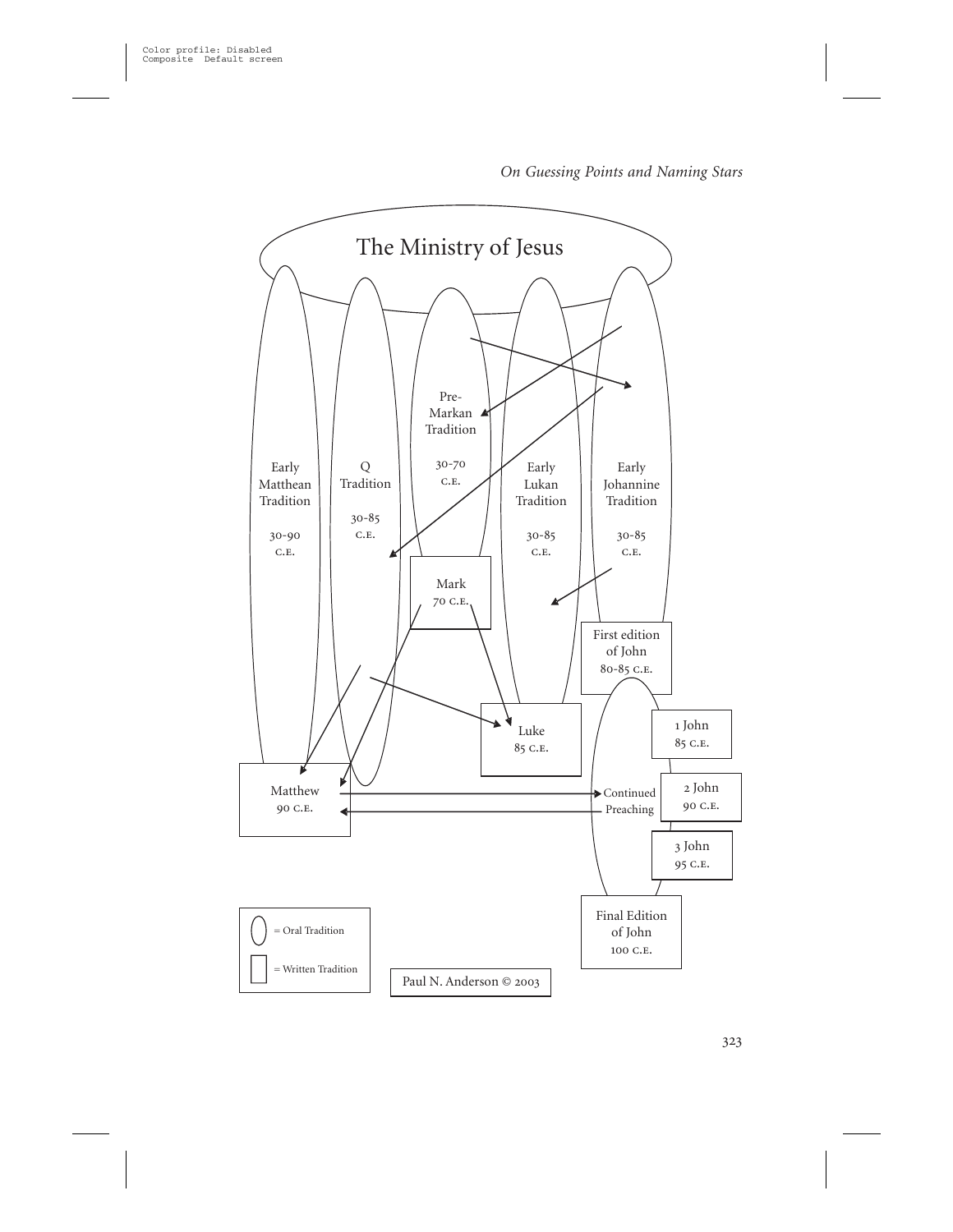least briefly. While none of these factors is novel, attempting to consider the theological implications of John's christological tensions in the light of their origins may serve to move the discussion forward. Theological interpretation was indeed one of the great contributions of Bultmann's work, for instance, although the strength of any critical theory must rest upon its evidence.

Far more convincing than inferring the Gnostic Redeemer-Myth as the origin of the descent and ascent of the Johannine Jesus as the Revealer from God is the *Jewish agency typology, rooted in Deuteronomy 18.* Based upon the works of Wayne Meeks, Jan-A. Bühner, Peder Borgen, and others,<sup>19</sup> the presentation of Jesus as the Prophet like Moses who will speak not on his own be half but only what God instructs him to say, comes through clearly in John as its central Messianic construct. This agency schema also accounts for the theological tension within the Johannine Father-Son relationship. Because the agent is to be regarded in all ways like the sender, the Son is to be equated with the Father precisely because he does nothing on his own. Therefore, subordinationism and egalitarianism are wrongly seen as opposing christological categories in John; they are flip-sides of the same coin. Jesus is one with the Father because of his representative faithfulness to the Father's will, and therefore to see him is to behold the Father, and to receive or reject his word is to be held accountable to the one who sent him (Deut. 18:19).

Controversies surrounding the Johannine agency claims may also have spanned more than one epoch in the Johannine situation. While the tradition was rooted in Palestine, the experienced rejection of the northern prophet and his followers by Jerusalem-centered religious leaders still is palpable within the Johannine memory. Whether rooted in Samaria or Galilee, challenges to Jesus' authority are presented as conflicts between anticipations of a prophet like Elijah or Moses and notions of a Judean king like David, perhaps reflecting earlier debates rather than later ones. Nonetheless, later debates also are apparent in the questioning of Jesus' legitimation. Accusations are levied against Jesus by religious authorities, accusing him of speaking presumptuously of himself the very mark of the inauthentic prophet in Deuteronomy 18:15-22. To this, the Johannine Jesus (as well as the Matthean Jesus) asserts the accompanying witness of his works, the Father and the Spirit. Indeed, the fulfillment of the proleptic word in John attests explicitly to Jesus' having been the authentic

19. See Wayne A. Meeks, *The Prophet-King: Moses Traditions and the Johannine Christology* (NovTSup 14; Leiden: E. J. Brill, 1967); Jan-A. Bühner, *Die Gesandte und sein Weg im vierten Evangelium: Die kultur- und religionsgeschichtlichen Grundlagen der johanneischen Sendungschristologie sowie ihre traditionsgeschichtliche Entwicklung* (Tübingen: Mohr-Siebeck, 1977); and Peder Borgen, "God's Agent in the Fourth Gospel," in *The Interpretation of John,* 2nd ed., ed. John Ashton (Edinburgh: T & T Clark, 1997), pp. 83-95.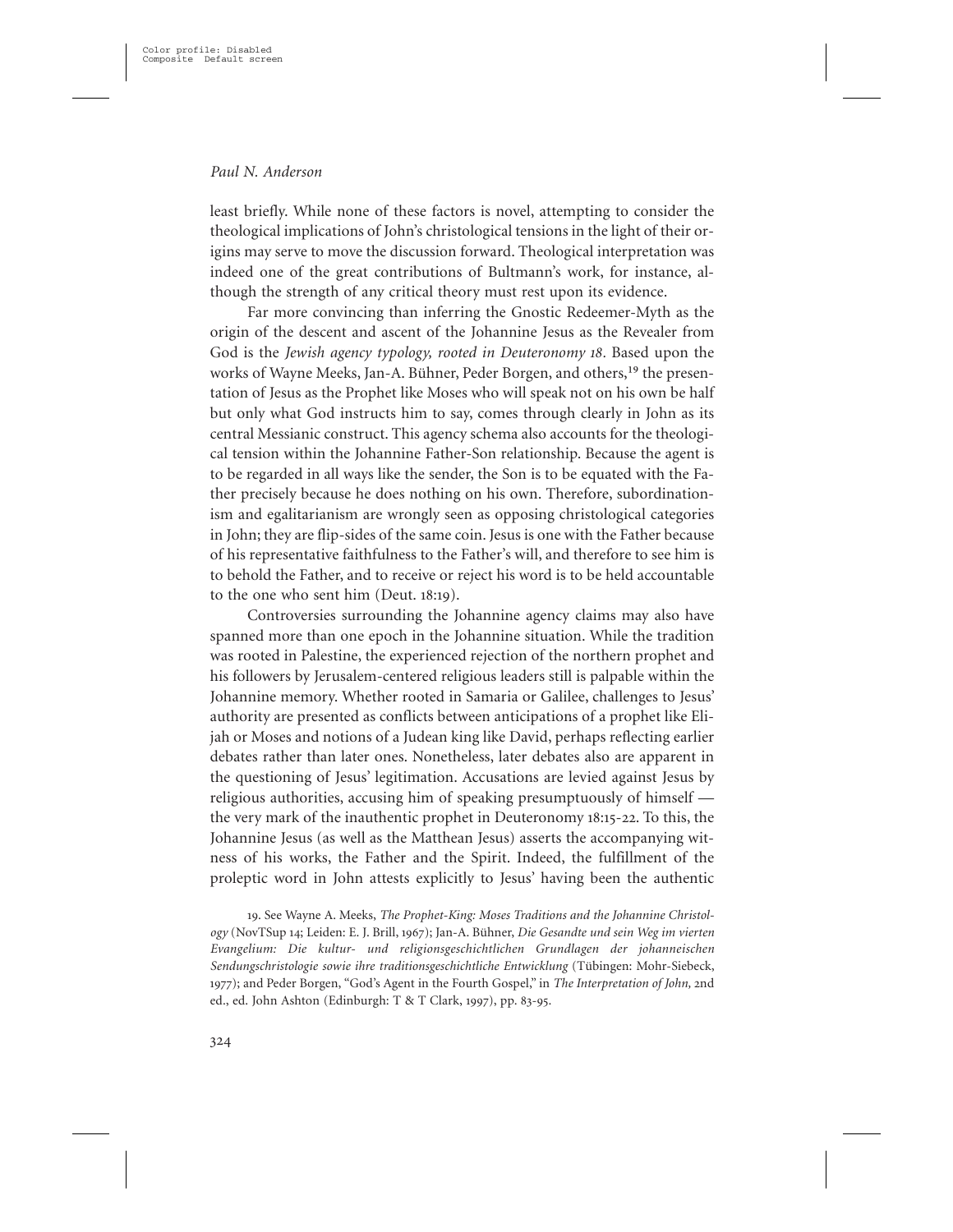prophet predicted by Moses, and such legitimation was central to the Jewish-Christian apologetic interests of the first edition of John as it was crafted together in Asia Minor between 80 and 85 ce.

A second factor to consider is *the dialectical character of the Fourth Evange*list's thought. Indeed, the failure to see the evangelist's thinking as dialogical is one of the foundational mistakes continuing to be made by Johannine interpreters. Despite the programmatic interests of interpreters, John often poses more than one perspective on important matters of faith, and the imposing of a monological grid over the tension-filled Johannine witness threatens to produce something other than *Johannine* theology. It is indeed highly ironic that Bultmann grants the best of modern thinkers such license, while denying it of a first-century thinker, who, by the way, is one of the greatest sources of dialectical explorations of the truth hence. Many of John's theological tensions reflect a both/and approach to issues rather than an either-or approach.20 In addition to Barrett's connecting the dialectical thinking of the Fourth Evangelist to *Theatetus* 189, where thinking is described as "the soul's dialogue with herself," scientific inquiry into Cognitive-Critical factors in the formation of gospel traditions deserves to be conducted. This being the case, the Johannine dialectical reflection has extensive implications for literary and historical interests as well as theological ones.

A third factor contributing to John's christological developments involves *the history of the Johannine situation,* as materials were crafted to meet particular needs within its unfolding history. At least six or seven crises can be inferred within the Johannine situation when considered in longitudinal perspective, and these include:

- (1) *tensions with Baptist-adherents* in the first couple of decades following the ministry of Jesus, continuing into Asia Minor around the followers of Apollos and debates over the baptism of John versus the work of the Holy Sprit; and
- (2) *north-south tensions* between Galilean followers of Jesus and the religious establishment of Jerusalem-centered Judaism.

This was the earliest phase (30-70 ce), and the middle phase was marked by a move to Asia Minor including tensions with:

20. This is one of the greatest differences between the material in the Johannine Gospel and the Johannine Epistles, and perhaps the most telling indicator of different authors. The evangelist's thought is conjunctive and dialectical, whereas the epistle writer issues disjunctive threats regarding the correct theological position on Jesus' humanity and Messiahship. This point is made clearly by Judith Lieu, *The Second and Third Epistles of John* (Edinburgh: T & T Clark, 1986), p. 205.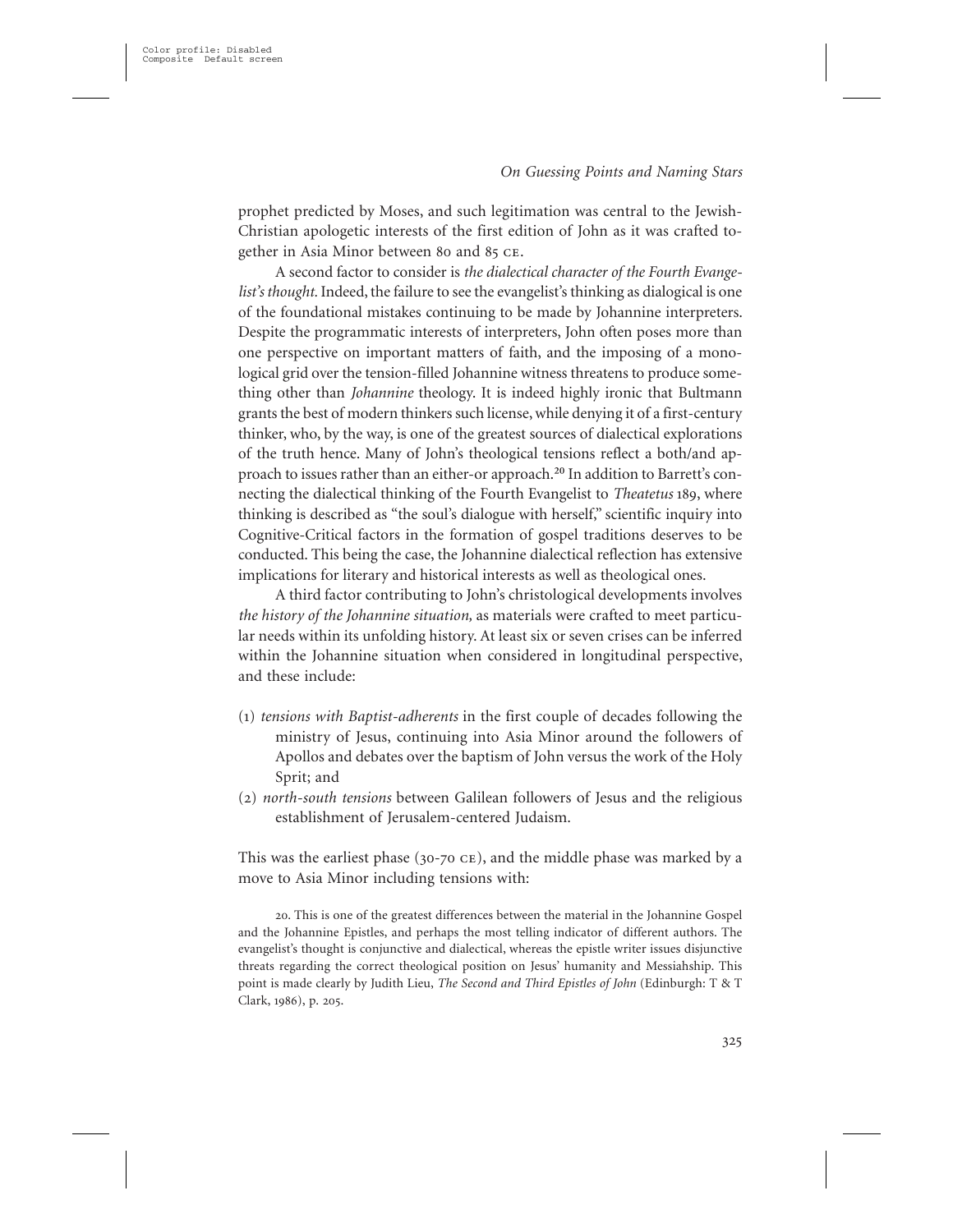- (3) *local Jewish authorities* regarding an ascending christological beliefs, leading to synagogue challenges and reassimilation back into the synagogue for some; and
- (4) *Roman hegemony and pressure to offer public emperor laud,* experienced as persecution by the world.

The first edition of the Johannine gospel was completed around this time (80- 85 ce), and the later phase involved tensions with:

- (5) docetizing Gentile Christians refusing to be disciplined regarding matters of worldliness and assimilation; and
- (6) centralizing Christian developments, which alienated some of the Johannine egalitarian ethos and rejected the likes of Gaius and others (3 John 9-10).

A seventh set of dialogues appears to have spanned the other six crises, in that it involved a running dialogue with parallel gospel traditions on matters ranging from the character of Jesus' teachings and ministry to his predictions of the *Parousia.*

A fourth source of John's christological tensions involves the *literary devices used by the evangelist* to engage the reader in an imaginary dialogue with Jesus. By means of overstatement, understatement, irony, prolepses, narratorial asides, and especially the Johannine misunderstanding dialogue, the Fourth Evangelist cajoles the reader and produces a set of existential crises that can only be addressed by going deeper into the content presented in the gospel. Given the numerous advances in Johannine literary analysis over the last three decades, including reader-response criticism and rhetorical analysis, such factors must be considered in helping us understand the christological content of John — tensions and all. Indeed, the very function of irony, for instance, is to dislocate the attention and focus of the reader in order to relocate it along another path. Therefore, some of the odd transitions and surprises in the Johannine narrative might not have been factors of diachronicity, but intentional means of dialectical engagement.

Lest it be concluded, however, that only one of these factors accounts for any particular set of tensions in John, this is not the point being argued. Indeed, more than one of these factors may have been at play within a given set of developments. For instance, while particular aspects of the humanity and divinity of Jesus would have been emphasized at different times according to particular apologetic interests, apologetic interests were probably a secondary rather than a primary development. Primarily, reflections on the human suffering and spir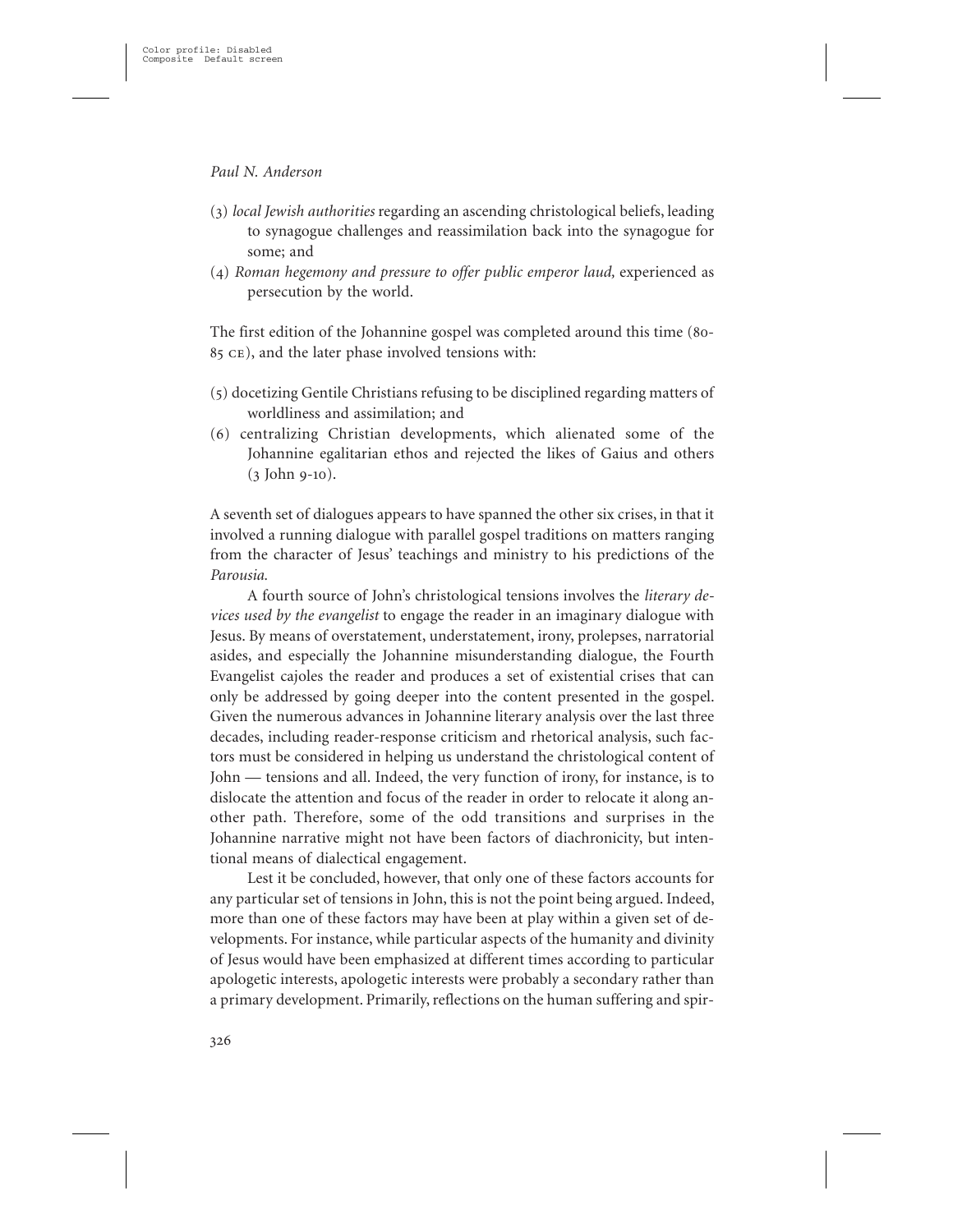itual encounters with Jesus preceded later reflections, as did encountering something of the numinous in the presence of the earthly Jesus — interpreted in continuity with post-resurrection experiences of the risen Christ. This being the case, the outline below identifies a primary and secondary source of each of the tensions as a means of sketching a nuanced presentation of those connections.21 While these four sources of John's christological tensions may be explored throughout the Fourth Gospel, it may be instructive to consider their particular manifestations within the Johannine Prologue.

#### **The Epistemological Origins of John's Tensions**

- A. The *humanity and divinity* of Jesus:
	- 1. The Dialectical Thinking of the Evangelist Perception/Experience Dialogues
	- 2. Dialectical Situation of Johannine Christianity
- B. The *gnosis* and *pathos* of Jesus:
	- 1. The Dialectical Thinking of the Evangelist Perception/Experience Dialogues
	- 2. Literary Features of John's Composition and Rhetorical Presentations
- C. The *Father/Son relationship* in John:
	- 1. John's Human-Divine Dialogue and Agency Schema
	- 2. Dialectical Situation of Johannine Christianity
- D. The Holy Spirit's *proceeding from the Father only or also from the Son:*
	- 1. Dialectical Situation of Johannine Christianity
	- 2. The Dialectical Thinking of the Evangelist Perception/Experience Dialogues
- E. The *judgment of the Son:*
	- 1. The Dialectical Thinking of the Evangelist Perception/Experience Dialogues
	- 2. John's Human-Divine Dialogue and Agency Schema
- F. The relation between *faith and miracles:*
	- 1. The Dialectical Thinking of the Evangelist Perception/Experience Dialogues
	- 2. Literary Features of John's Composition and Rhetorical Presentations

21. Obviously, the present essay cannot address the particular ways in which each of these judgments deserves to be advanced, but it would be incomplete to not include some basic judgment as to the epistemological origins of these christological tensions. Their being marked as primary and secondary sources reflects an attempt to identify developmental sequence rather than theological significance (see Table II, below).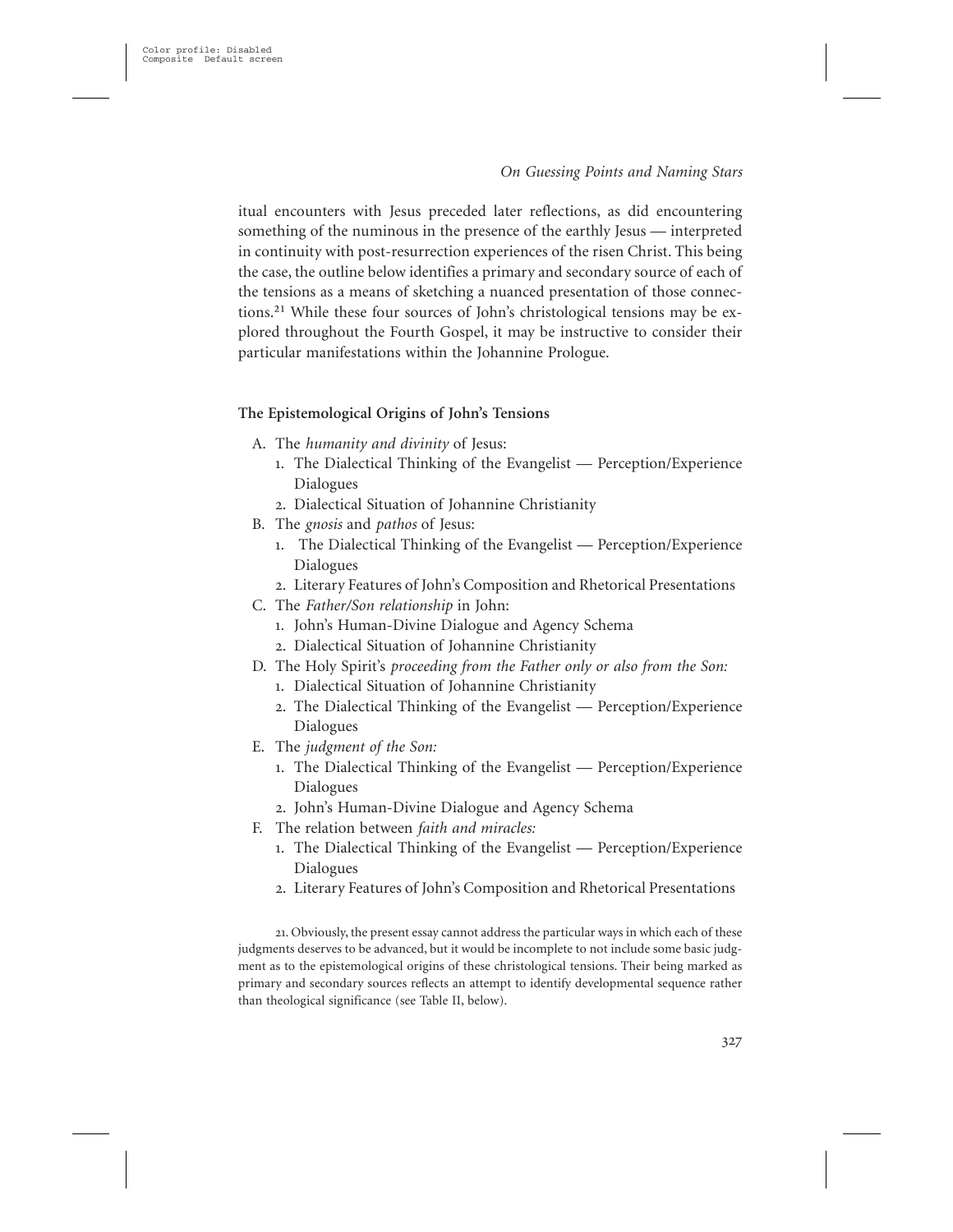- G. The *tension between present and future eschatology* in John:
	- 1. The Dialectical Thinking of the Evangelist Perception/Experience Dialogues
	- 2. John's Human-Divine Dialogue and Agency Schema
- H. John's puzzling *sacramentology:*
	- 1. John's Human-Divine Dialogue and Agency Schema
	- 2. Literary Features of John's Composition and Rhetorical Presentations
- I. *Determinism versus free will* in John:
	- 1. John's Human-Divine Dialogue and Agency Schema
	- 2. Literary Features of John's Composition and Rhetorical Presentations
- J. Christian *universalism and particularity* in John:
	- 1. John's Human-Divine Dialogue and Agency Schema
	- 2. Dialectical Situation of Johannine Christianity
- K. John's *pro- and anti-Semitism:*
	- 1. Dialectical Situation of Johannine Christianity
	- 2. Literary Features of John's Composition and Rhetorical Presentations
- L. The origin and function of *Johannine dualism:*
	- 1. John's Human-Divine Dialogue and Agency Schema
	- 2. Literary Features of John's Composition and Rhetorical Presentations

## **The Johannine Prologue: A Case Study in Dialogic Analysis**

A feature common to the four explorations mentioned above is that each of them involves a dialogical approach rather than a monological one. The agency motif reflects the divine-human dialogue wherein a representative agent is sent to humanity on God's behalf, calling forth a response to the agent and his message as responding to God. The evangelist's dialectical mode of cognition, reflecting upon experience and evolving perception, involves a conjunctive approach to truth exploration in which opposites are not eliminated but are held together in tension. The dialectical situation of Johannine Christianity involved at least seven sets of dialogues with groups internal and internal to the Johannine sector of Christianity over several decades. And finally, the evangelist has sought to engage the reader in an imaginary dialogue with Jesus by means of the literary presentation of the Johannine Gospel narrative. Therefore, as a case study in dialogic analysis, the Johannine Prologue deserves consideration as a text in which all four of these interpretive features can be seen to be at work.

First, however, a comment about the relation of the Prologue to the rest of John is in order, as it has long been interpreted as the key to the theological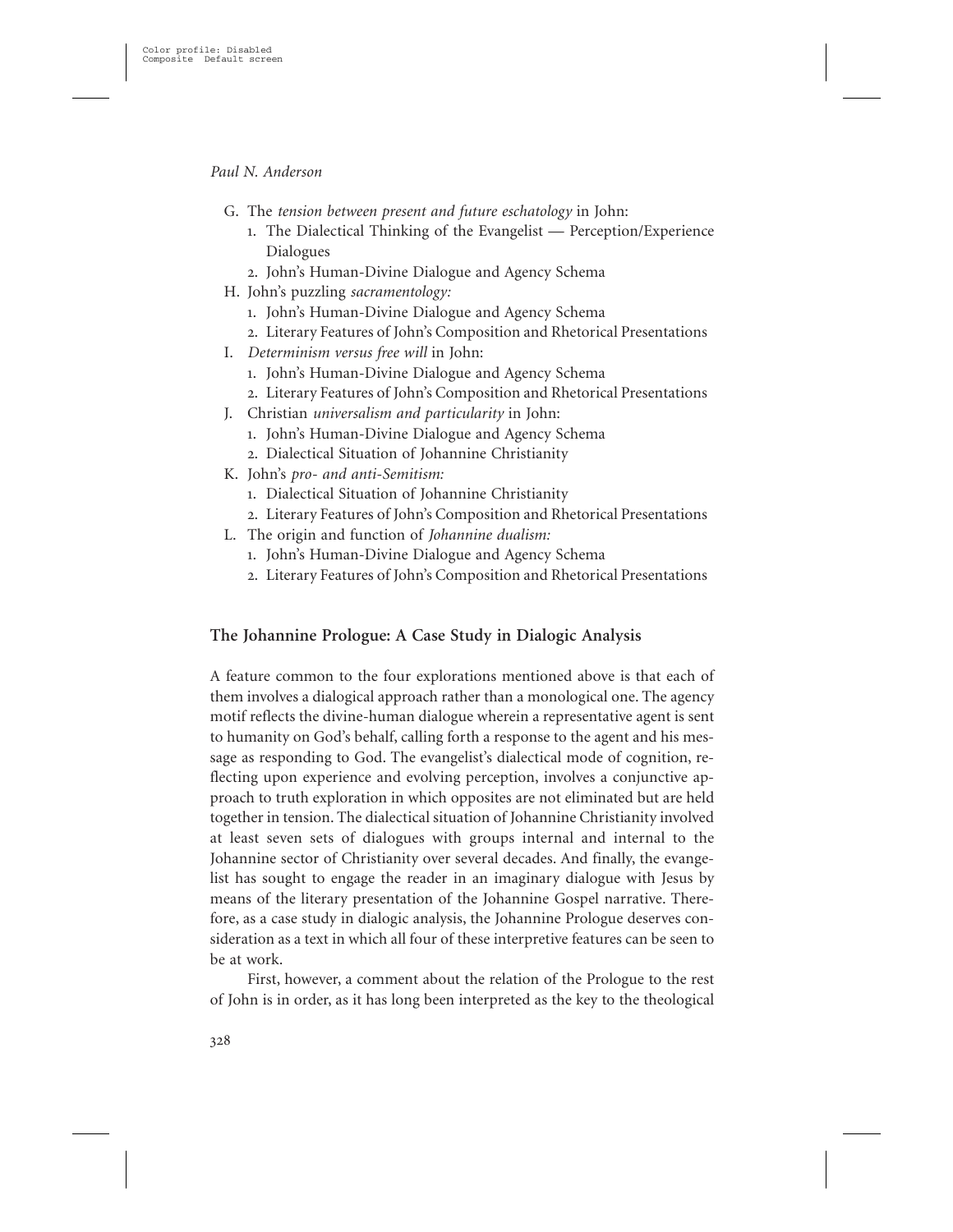interpretation of the rest of the Fourth Gospel.<sup>22</sup> If the theological center of the Prologue can be inferred, so the thinking goes, the meaning of the rest of the Gospel is thereby elucidated. Such a judgment is worthy if the Prologue were crafted from the start as an introduction to the Johannine Gospel, but if it grew out of a worship setting with its own independent history of development and were subsequently attached to a first edition of the Gospel, that relationship might be better understood otherwise. A comment or two on the literary and developmental features of the Johannine Prologue is therefore in order, especially when considering its theological implications and heuristic value.

The poetic and strophic character of John 1:1-18 has been noticed by every serious commentator in recent years, and it is also a fact that much of its language and syntax is closer to the first chapter of 1 John 1:1-5 than to the rest of the Gospel. The light-darkness dualism, the themes of *zo3, Logos* and *monogen3s,* and the prominence of John the Baptist's testimony are also presented in notably distinctive ways so as to suggest an individuated composition process. Likewise, the use of "we" language (John 1:14, 16) betrays corporate engagement with the material, suggesting a cultic *Sitz im Leben* and reflecting language accessible to Jewish and Gentile audiences. Given that a two-edition hypothesis accounts most plausibly for the primary literary and contextual aporias in John, the Elder's (or the evangelist's) adding of the Prologue and other material to an earlier edition of the gospel provides the backdrop for that relationship. The Prologue, as a composition growing out of community worship experience and reflecting the aspirations and convictions of Johannine Christians, thus becomes a fitting introduction to the full Gospel narrative. It thereby prepares the reader for a hearing of the Jesus story and engages the reader experientially in what follows.

The Prologue has thus an important bearing upon a focused interpretation of the rest of the Johannine Gospel, but not as an *initial* thesis statement, the center of which becomes the interpretive fulcrum for understanding theologically all that follows. Rather, the Prologue introduces the Gospel in a lucid and engaging way, preparing the reader for what follows. The gospel needs the Prologue, but the Prologue also needs the gospel. Either without the other is in-

22. For an excellent survey of the relation of the Prologue to the rest of the Gospel, see Elizabeth Harris, *Prologue and Gospel: The Theology of the Fourth Evangelist* (JSNTSup 107; Sheffield: Sheffield Academic Press, 1994), pp. 9-25. See also C. K. Barrett, "The Prologue of St. John's Gospel," in his *New Testament Essays* (London: SPCK, 1972), pp. 27-48; Herman Ridderbos, "The Structure and Scope of the Prologue to the Gospel of John," *NovT* 8 (1966): 180-201; Jeff Staley, "The Structure of John's Prologue: Its Implications for the Gospel's Narrative Structure," *CBQ* 48 (1986): 241-63; and R. Alan Culpepper, "The Pivot of John's Prologue," *NTS* 27 (1980): 1- 31.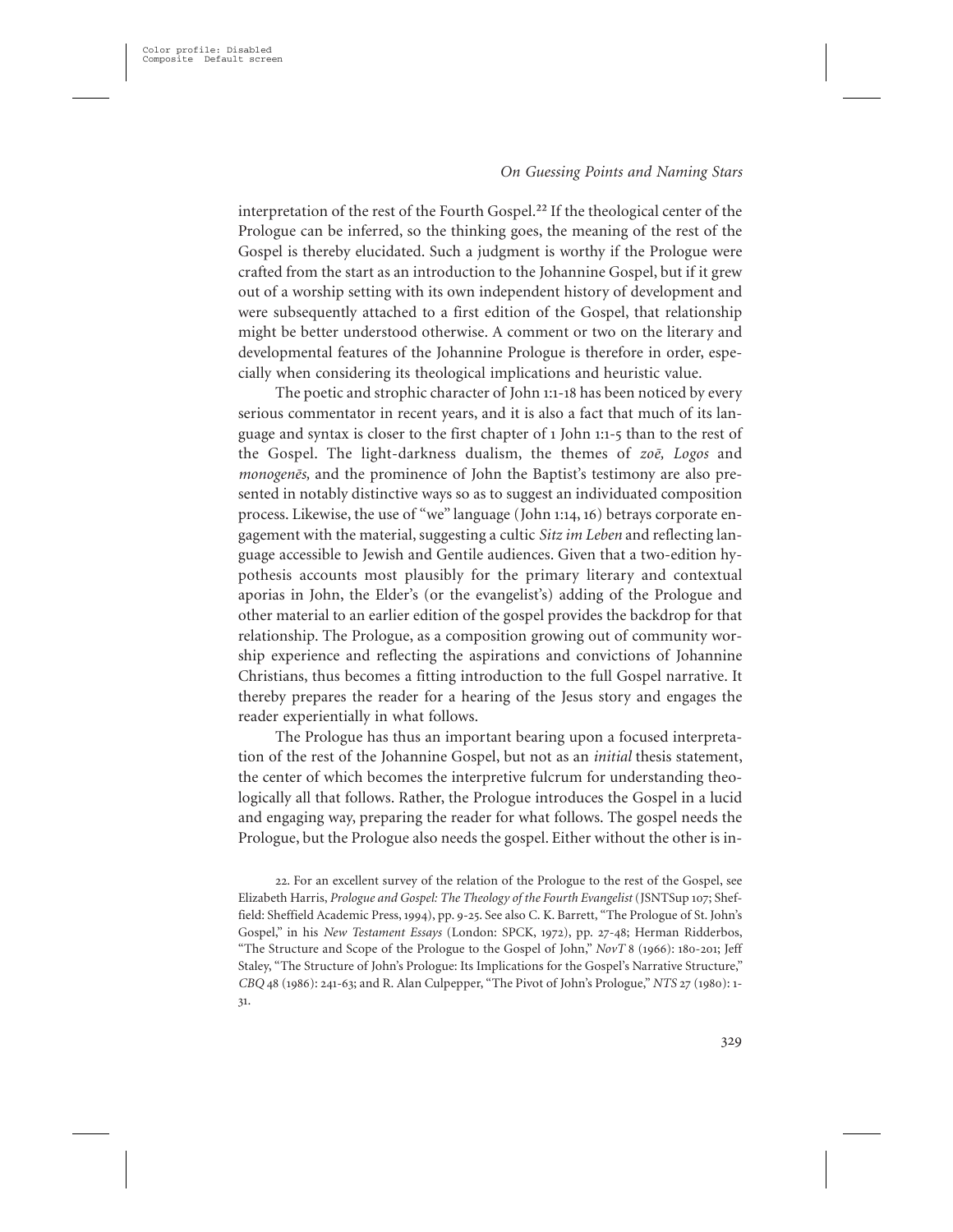complete. Given that the first edition of the Johannine Gospel had probably been preliminarily circulated and read within many worship settings by this time, the Prologue also may reflect a synthesis of and reflection upon the Johannine evangel rather than simply being its herald.23 It therefore deserves to be considered a digest and incorporation of the Johannine message as well as its announcement. Also, seeing it as a community worship expression diminishes the debate as to whether it should be seen as the composition of the evangelist or the redactor only. *Whoever* added it intended it as a preparation for the evangelist's work to follow, and in that sense continuity is assumed. The Prologue has nonetheless occupied a central role in the history of debates regarding Johannine Christology and its theological implications, and in that sense, it deserves a special focus in any deliberations upon the Gospel of John and its relation to Christian theology.24

Within the Prologue itself, several christological tensions also present themselves distinctively. First, the *humanity/divinity of the Son* presents itself as an issue at the offset. The *Logos* at the beginning was with God and was God (John 1:1). The *Logos* is also presented as the creator of the world, although this is not necessarily an assertion of full deity (1:2). The full humanity of the *Logos* is also asserted in 1:14, where the glory of the only-begotten Son is revealed in the flesh-becoming Word.

A second issue relates to *the Father-Son relationship.* The Son's divinity is also implied in 1:18, where earlier manuscripts declared "the only begotten *God,* who is at the Father's side, has made him known," while other manuscripts present the content in less perplexing ways, as "the only-begotten *Son,* who is at the Father's side, has made him known." Both readings have implications for understanding the Father-Son relationship — and therefore trinitarian discussions — although such categories would have been anachronistic for the original author and audiences.

A third theological issue relates to *soteriology —* God's saving-revealing initiative and humanity's mingled response. On one hand, the Light shines in

23. Ed L. Miller, "The Logic of the Logos Hymn: A New View," *NTS* 29 (1983): 552-61, argues convincingly that the Johannine Prologue as a worship piece reflects a matured assimilation of the Johannine evangel.

24. See P. J. Cahill, "The Johannine *Logos* as Center,"*CBQ* 38 (1976): 54-72; Craig A. Evans, *Word and Glory: On the Exegetical and Theological Background of John's Prologue* (JSNTSup 89; Sheffield: Sheffield Academic Press, 1993); John A. T. Robinson, "The Relation of the Prologue to the Gospel of St. John," *NTS* 9 (1962-63): 120-29; John Painter, "Christology and the Fourth Gospel: A Study of the Prologue,"*ABR* 31 (1983): 45-62; and Jan G. van der Watt, "The Composition of the Prologue of John's Gospel: The Historical Jesus Introducing Divine Grace," *WTJ* 57 (1995): 311-32.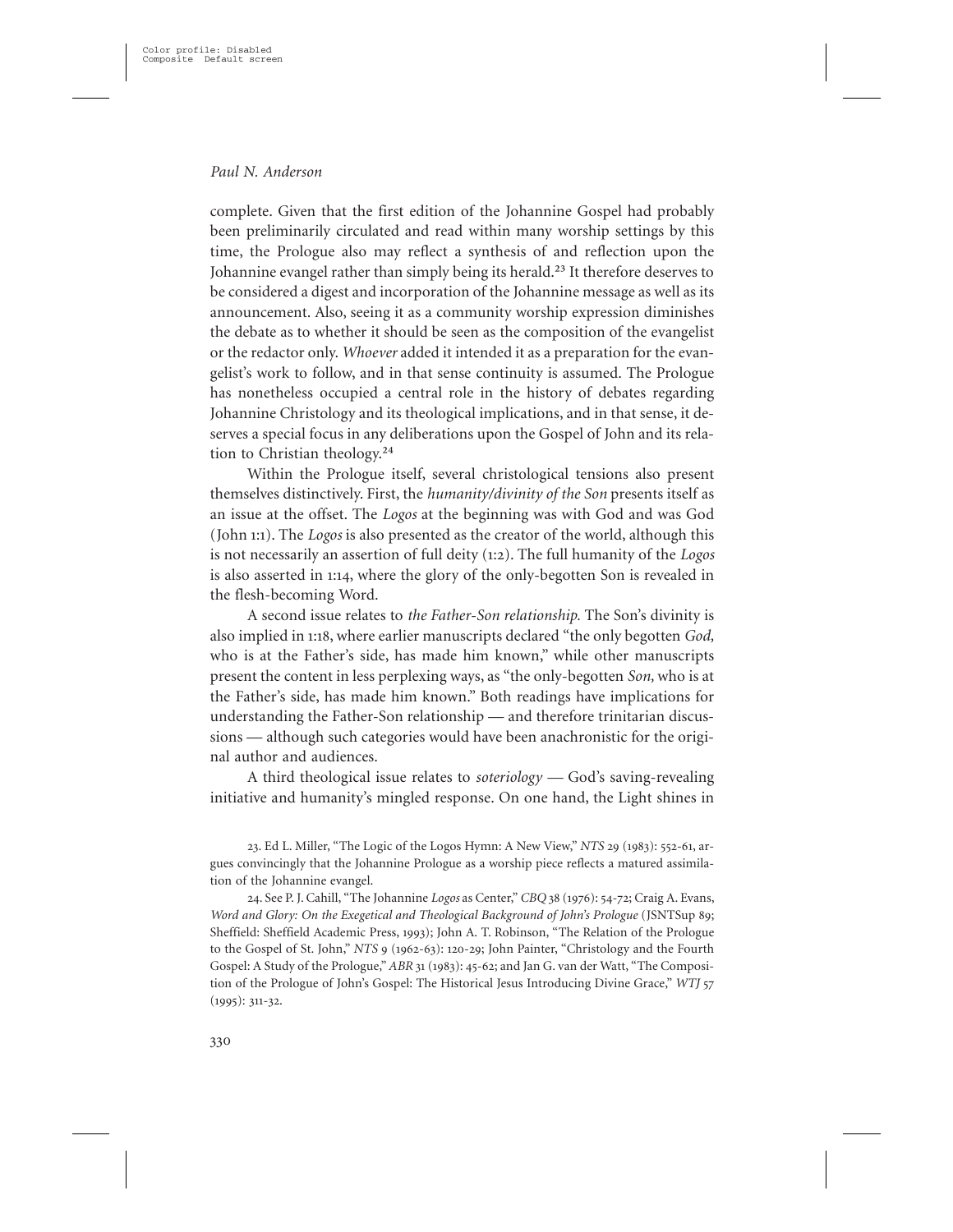the darkness, and the darkness has neither understood nor overcome it (1:5). The true Light that enlightens everyone was coming into the world (1:9), and though he was in the world (and had created the world), it did not recognize him (1:10). He came unto his own people, but they did not receive him; but as many as received him received the power to become children of God — as many as believed on his name (1:11-12).

A fourth theological issue, and one that would have been more pressing in the first century than later centuries, involves the clarification that *John the Baptist was not that Light,* but that he came as a witness to the Light, testifying that this was the one of whom he had said "he was before me" despite having come after him (1:6-8, 15). He came as a witness that all might believe.

A fifth theological issue relates to *eschatology.* On one hand, Jesus appears to bring redemptive continuity, as grace follows upon grace (1:16); on the other hand, whereas the Law came through Moses, grace and truth came through Jesus Christ (1:17), implying something of an escalation of redemptive action.

While the Prologue has at times been interpreted monologically, inferring a single theological thrust, these five theological features indeed demonstrate one thing if nothing else. Like the rest of the Fourth Gospel, the theological fabric of the Prologue is itself filled with tensions, and any adequate interpretation must account for its dialectical character. Even within a complete unit, these christological tensions come through with striking clarity. The origins of that dialectical character may also have been polyvalent, though, so an analysis of the Johannine Prologue in dialogical perspective deserves consideration. This being the case, the four epistemological origins of John's theological tensions also can be seen to be factors in the development of the Johannine Prologue and the formation of its christological content.

#### *The Agency of the Logos/Son—AManifestation of the Divine-Human Dialogue*

Rather than seeing the Johannine revelation theme as a reflection of the Gnostic Redeemer-Myth, the religious origin of the Johannine *Logos* motif and the Father-Son relationship is more likely the Jewish agency schema. Such can also be inferred in the descent-ascent and mission of the Johannine Son of Man.25

<sup>25.</sup> For movement within the Johannine Son of Man Christology, see also John W. Pryor, "The Johannine Son of Man and the Descent-Ascent Motif," *JETS* 34 (1991): 201-18; and Francis J. Moloney, *The Johannine Son of Man,* 2nd ed. (BSR 14; Rome: Libreria Ateno Salesiano, 1978).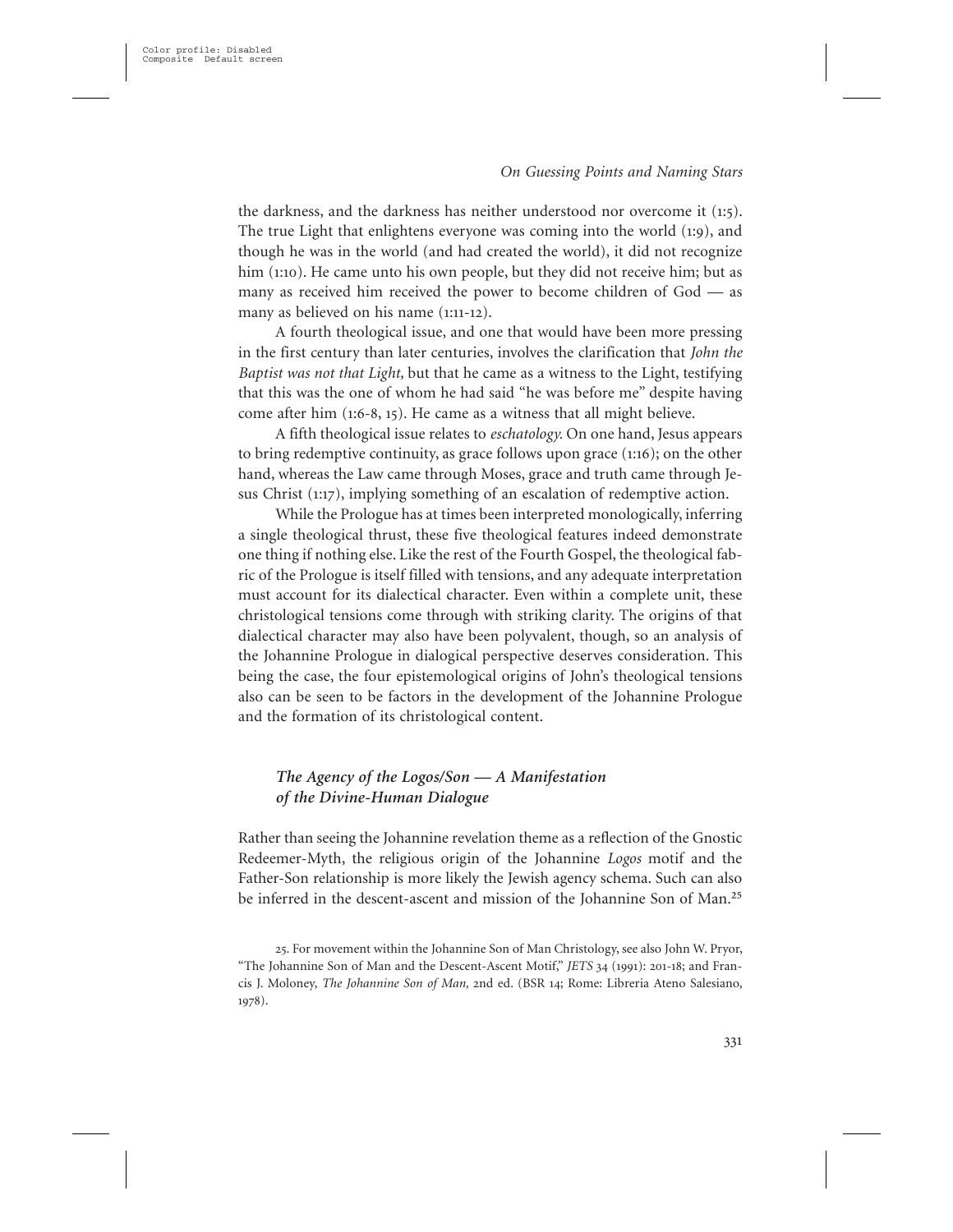#### *Paul N. Anderson*

From the creation narratives of Genesis 1–3, the Logos motif can be seen as rooting in the creative-redemptive work of Yahweh, who's life-producing Word brought forth the created world and the breath of life itself. Likewise, the preexistent Wisdom of Yahweh is presented in Proverbs 8:22-31 as the source of cosmological order.26 The divine Word and Wisdom of Yahweh therefore comprise the religious backdrop for the Johannine *Logos* motif, and as an etiology of the human situation, humanity's response to the creative-redemptive Word and Wisdom of God bespeaks its inclination. Ironically, while darkness and folly are chosen over light and wisdom, the Divine Initiative persists, calling for a response of faith to any and all who will believe. This is the history-of-religions origin of the Johannine agency Christology, and while it became engaged by second-century Gnosticizing Christians, its origin was not Gnostic, but Jewish.27

This agency schema is more explicitly manifest in the Johannine development of the Prophet-like-Moses motif, which provides the key to the Father-Son relationship in John. The origin of this schema within the Johannine tradition is earlier than other ones; indeed, it is the foundational theological and christological schema in John. It may even go back to the self-understanding of Jesus in describing his representative mission from the Father.<sup>28</sup> In John, how-

26. Consider the monograph on the subject by Michael E. Willett, *Wisdom Christology in the Fourth Gospel* (San Francisco: Mellen, 1992).

27. The Jewish origin of the Logos motif of the Johannine Prologue has been advanced by many scholars over the last four decades: notably, Raymond E. Brown, "Appendix II, The Word," in his *The Gospel According to John (i-xii)* (AB 29; New York: Doubleday, 1966), pp. 519- 24; C. T. R. Hayward, "The Holy Name of the God of Moses and the Prologue of St. John's Gospel," *NTS* 25 (1978): 16-32; Peder Borgen, "Logos Was the True Light," in his *Logos Was the True Light and Other Essays on the Gospel of John* (Trondheim: Tapir Publishers, 1983), pp. 95-110, also in *NovT* 14 (1972): 115-30; and "Observations on the Targumic Character of the Prologue of John," in Borgen's *Logos,* pp. 13-22; Mary Coloe, "The Structure of the Prologue and Genesis 1," *ABR* 45 (1997): 40-55; Masanobu Endo, *Creation and Christology: A Study on the Johannine Prologue in the Light of Early Jewish Creation Accounts* (WUNT II 149; Tübingen: Mohr-Siebeck, 2002); and David A. Reed, "How Semitic Was John? Rethinking the Hellenistic Background to John 1:1," *ATR* 85, no. 4 (2004): 709-26.

28. Put otherwise, when comparing such messianic constructs as "a king like David" and "a prophet like Moses" (or even "a king like Moses," see John 6:14-15), the latter is less likely to have been concocted by early Christian apologists. Jesus and Johannine scholars have tended to commit several error on this matter: (1) they fail to notice the place of Mosaic agency in all four Gospels when considering Jesus' prophetic ministry; (2) they fail to read the Father-Son debates and controversies over Jesus' divinity claims and actions in the light of Deuteronomy 18:15-22; and (3) they fail to note the heightened intensity of discussions over Jesus' agency in the Matthean and Johannine traditions as a factor of acute and running debates with Jewish leaders. See Marinus de Jonge, "Jewish Expectations about the 'Messiah' According to the Fourth Gospel," *NTS* 19 (1972): 246-70.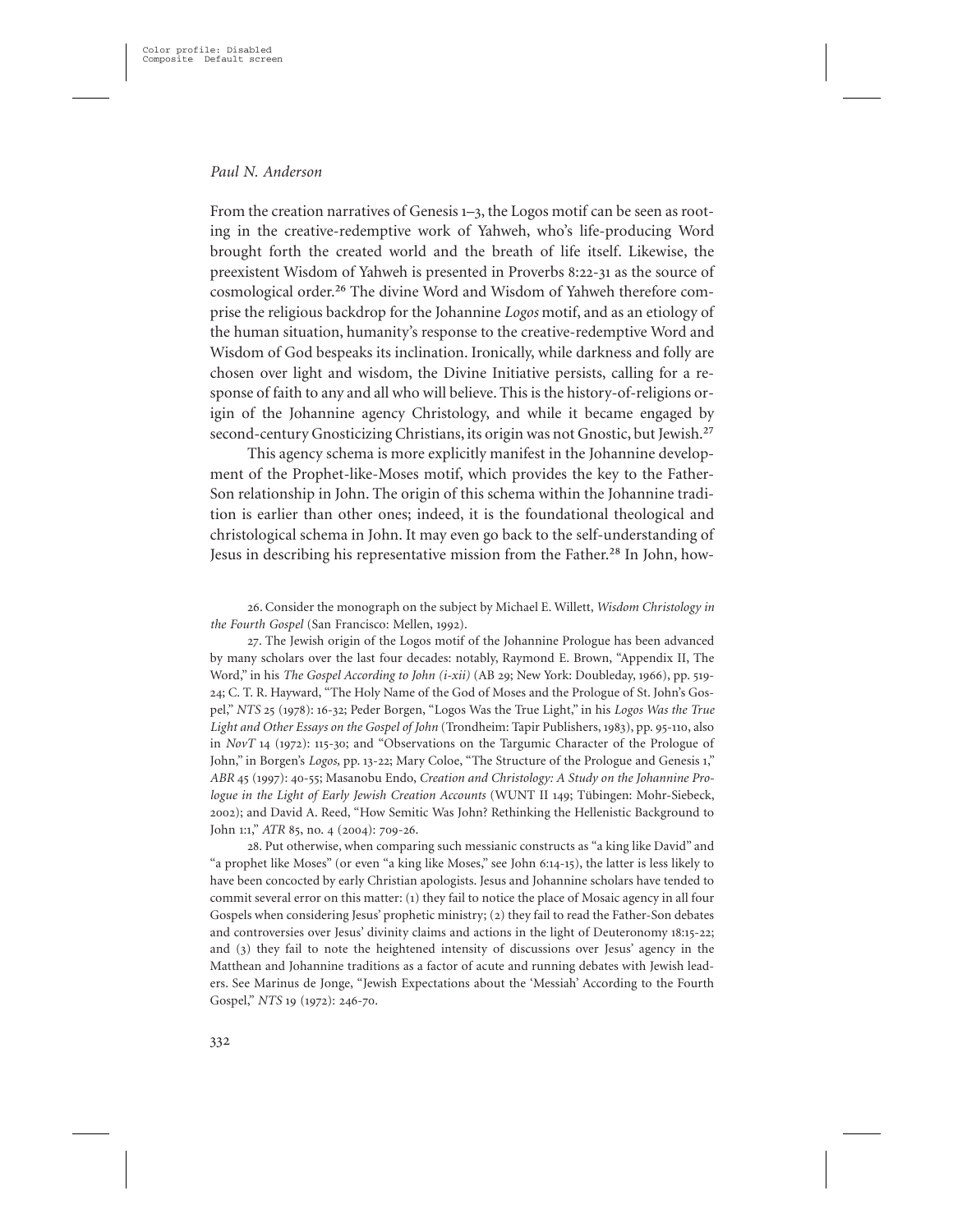ever, the religious authorities are portrayed as misunderstanding Jesus' description of his agency (5:18-47), and their claims that he is the presumptuous prophet speaking only of himself (Deut. 18:19-22) are countered by Jesus, who asserts over and again the authenticity of his representative mission. Those who hear him are therefore held accountable to respond to him as though responding to God, and evidence of his authenticity is the fulfilled word of his testimony.29 In a middle- to late-first-century context, these images would have been accessible to both Jewish and Gentile audiences in Asia Minor or elsewhere in the Greco-Roman world.

In the Johannine Prologue, the creative-redemptive work of the *Logos* takes the lead as the opening thesis (John 1:1-4), and the divine Word spoken is thus identical with the divine Speaker, both in terms of action and being. God's agents also include John the Baptist, sent as a witness (1:6-8, 15), and the onlybegotten Son (1:14), who alone has seen the Deity and has disclosed him to the world (1:18). The prime agency of God's saving-revealing work (the Word, the Light, the Son) thus conveys to the world the loving character and being of the Father. He represents not himself, but the one who sent him. Therefore, humanity will be held accountable in their response to the bringer of life, and as many as receive him are empowered to become the children of God (1:9-13). This being the case, the authenticity of the Son's mission is attested by the experience of those who beheld in the flesh of the incarnate Word the glory of the only-begotten Son, full of grace and truth (1:14). While some connections are more explicit in the Johannine narrative, the agency schema of Deuteronomy 18:15-22 nonetheless comes through with impressive clarity as the foundation for the christological-theological connections in the Johannine Prologue. Here the combining of creation, redemption, and revelation motifs into the representative aspects of the Son's agency from the Father serves as the backbone of the Johannine divine-human dialogue.<sup>30</sup> This schema is displayed clearly in the Johannine narrative and Prologue alike.

29. For a fuller outline of the parallels between the Septuagintal text of Deuteronomy 18:15-22 and the Father-Son relationship in John, see Anderson, "The Having-Sent-Me Father." These include: (1) Moses' prediction of a prophetic agent who will speak God's message to the world; (2) to whom people must listen; (3) in whose mouth Yahweh will put his words; (4) who will speak only Yahweh's words, not his own; (5) people will be held accountable for their responsiveness to the divine agent; (6) one speaking presumptuously, in the name of God but of himself, shall die; (7) if the message does not come true, such a message and its agent are not from Yahweh; (8) such a presumptuous prophet is not to be taken seriously, but if the word does come true, both the message and the messenger are to be regarded as authentic and from God (pp. 38-40).

30. See Raymond T. Stamm, "Creation and Revelation in the Gospel of John," in *Search the Scriptures: New Testament Studies in Honor of Raymond T. Stamm,* ed. by J. M. Myers,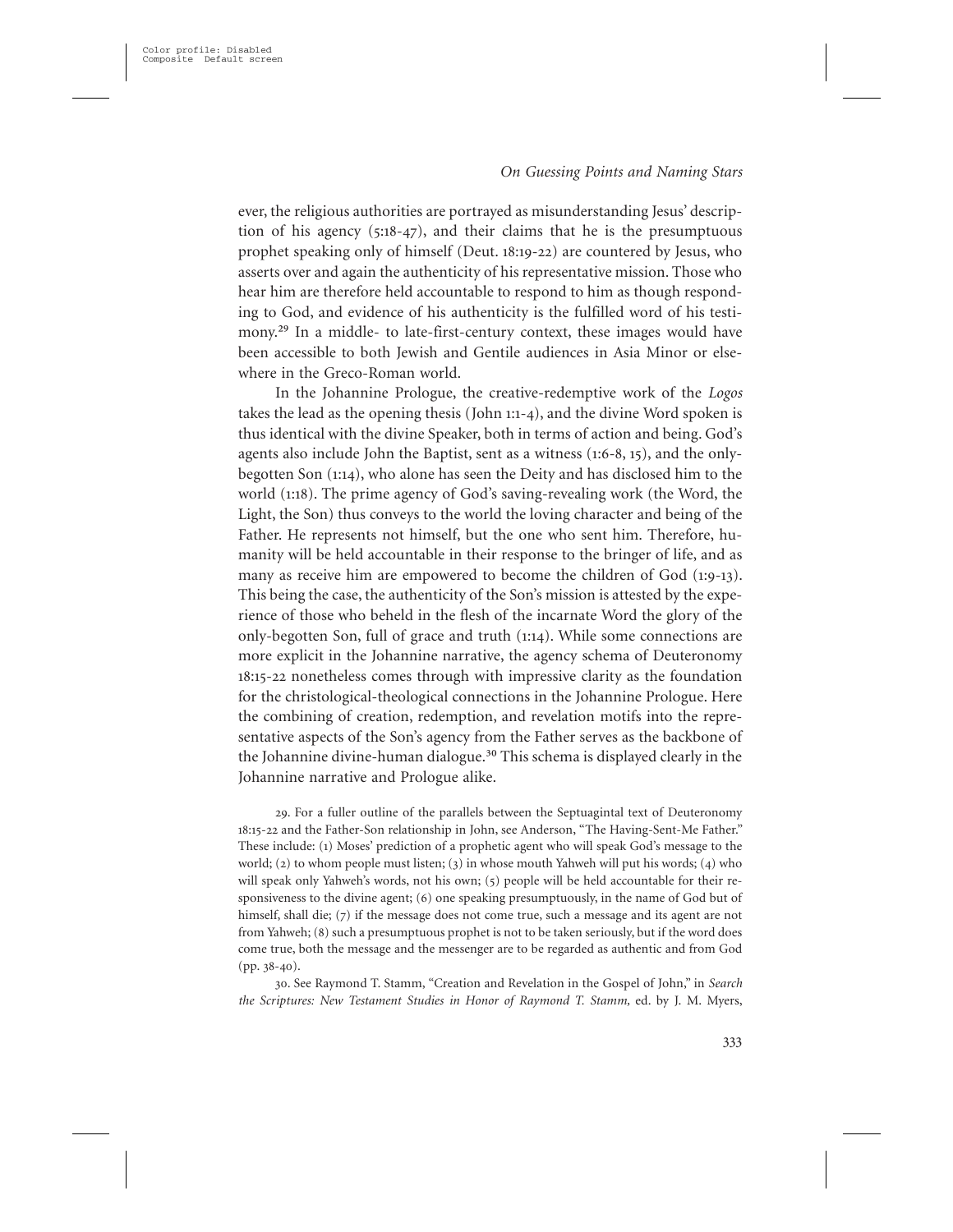*The Transformative Experience of the Johannine Worship Community and the Logos Hymn — Aspects of Dialectical Engagement and Reflection*

The dialectic of human experience and cognitive reflection is also apparent in the Johannine Prologue. At the offset, religious experience is attested in corporate language as the first-person plural is employed to describe the community's response of faith to God's saving-revealing initiative in Jesus as the Christ. "We beheld his glory," and "from his fullness we have received grace upon grace," declare the Johannine believers (John 1:14, 16).<sup>31</sup> This corporate affirmation is also echoed in the Prologue of 1 John 1:1-4, in which several planks in the platform of religious experience are attested. That which was from the beginning, which we have heard, seen with our eyes, looked at, and our hands have touched — this is the content of our proclamation, so the corporate attestation goes (1 John 1:1).

Within this context, the drawing in of second and third generation believers is effected by the such operations as the distant-group-inclusion comments of John 4:42; 17:20-23; and 20:29. Not only the firsthand generation, but all others who receive their testimony and enjoy their own experience of transforming faith share in the same quality of religious encounter as did the apostles. Whether or not there is anyone among the eyewitness generation left in Johannine Christianity, the testimony to "what we have seen and heard" builds connections between memories from the apostolic age and the religious experiences of later believers.<sup>32</sup> Emphases upon continuity between the teachings of Jesus and the pneumatic instruction of the *Paraklētos* (John 14:25-26; 15:26; 16:7-15) appear to have indeed connected the immediacy of firsthand experience between that of subsequent generations and that of the first. Therefore, the appeal to encounter and experience continues as part of the Johannine legacy from one generation to another, emphasizing the authenticity of firsthand experience long after the departure of Jesus.

Within this appeal to experience, the flesh of Jesus and the glory of Christ are linked together inextricably. In the flesh of the incarnated Word is the glory of the only-begotten one encountered and attested (John 1:14, 16). On one hand,

32. Note the unwitting connecting of the apostle John with this Johannine motif in Acts 4:19-20, marking that link a full century before Irenaeus; see Anderson, *Christology,* pp. 274-77.

O. Reimherr, and H. N. Bream (Leiden: E. J. Brill, 1969), pp. 13-32; also see A. E. Harvey, "Christ as Agent," in *The Glory of Christ in the New Testament: Studies in Christology,* ed. L. D. Hurst and N. T. Wright (Oxford: Clarendon Press, 1987), pp. 239-50.

<sup>31.</sup> For experiential aspects of the Johannine Prologue's background, see John C. Meagher, "John 1:14 and the New Temple," *JBL* 88 (1969): 57-68.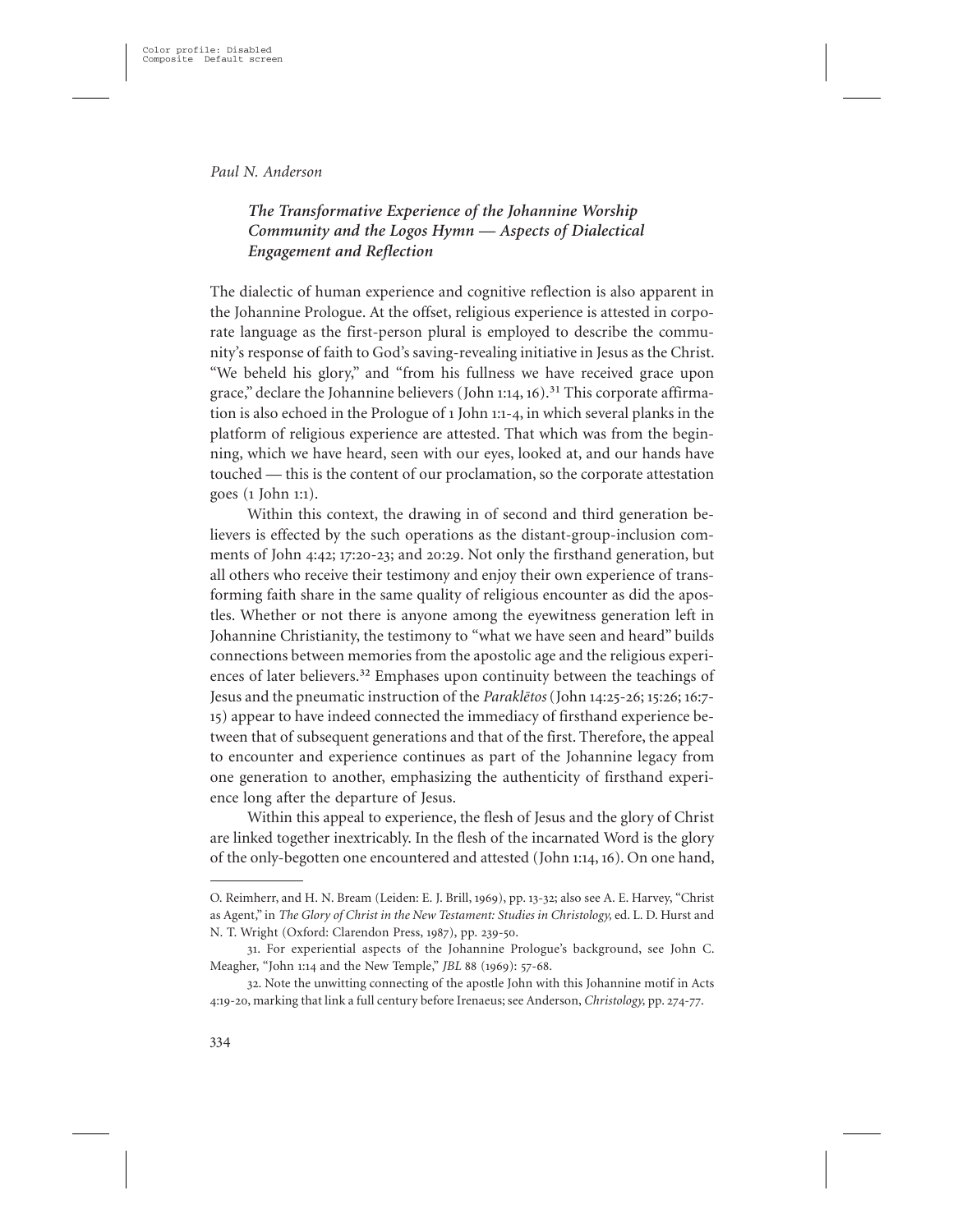the incarnational motif affirms personal connectedness to Jesus. The memory of his ministry and impact continues to inspire audiences for generations to come. On the other hand, the reminder of Jesus' suffering and death becomes a source of courage for believers of later generations who face hardship and even martyrdom at the hands of Roman enforcers of emperor worship.<sup>33</sup> Likewise, the glory of theophanic encounter in the presence of the man, Jesus (1:47-51; 4:7-30, 39-42; 6:20-21) is remembered as being in continuity with encounters with the risen Lord (20:11-18, 19-23, 26-29; 21:4-7). Paradoxically, though, to ingest the flesh and blood of the crucified Lord is to partake of the life-producing nourishment he offers  $(6:51-54, 27)$  — a factor of willingness to embrace the way of the cross martyrologically rather than a requirement of cultic sacramentalism.<sup>34</sup> Therefore, glorification is as paradoxical for the believer as it had been for the uplifted Son of Man, and the beholding of "glory" in the flesh-becoming Word takes on existential meanings in later generations of Johannine experience.

A third feature of experiential dialectic underlying the Johannine Prologue is the literary and artistic means by which by which this poetic worship material both emerged from and leads to corporate experiences of worship. As a composition reflecting the worship of Johannine Christians and crafted also for the experiential benefit of readers beyond the Johannine sector of early Christianity, John 1:1-18 is designed to engage participants experientially in the content presented. By means of stanza-like poetic construction, the origin and character of the cosmos are connected with God's creative-redemptive action in Jesus (see also Phil. 2:5-11; Col. 1:15-20; and Heb. 1:1-4), which is in turn connected with the church and Jesus' followers in later generations. It may even be that the Johannine Christ-hymn may have influenced or have been influenced by other worship expressions as listed above. The point is that the introducing

33. Note that in Pliny's correspondence with Trajan around 110 ce (10:96-97), his inquiry is whether he should *continue* putting to death those who refused either to deny Jesus or to worship the image of the emperor. The Asia Minor governor was thus *not* initiating a practice, but *continuing* a policy that had apparently been in force for some time. Trajan's advice not to seek out Christians for trial has been surprisingly mistaken as a pacifistic dictum, as though Roman soldiers all of a sudden became benign and friendly to their Christian subjects. The realism of military occupation suggests otherwise. Trajan also insisted upon carrying out meted punishment — even capital punishment — for any Christians who did not submit to the ultimatum offered: offer worship to Caesar or suffer the consequences. Roman hegemony need not have been pandemic or programmatic to have been a perceived and experienced reality.

34. Note a socio-religious comparison with the situations addressed by Ignatius of Antioch a decade or two later in Anderson, *Christology,* pp. 110-36, 196-251. The "medicine of immortality" in Ignatius was a reference not to the ingesting of *a* loaf (a factor of thaumaturgy), but the ingesting of *one* loaf (a factor of non-schismatic unity). Likewise, the Johannine concern was centripetal unity, countering centrifugal pressures.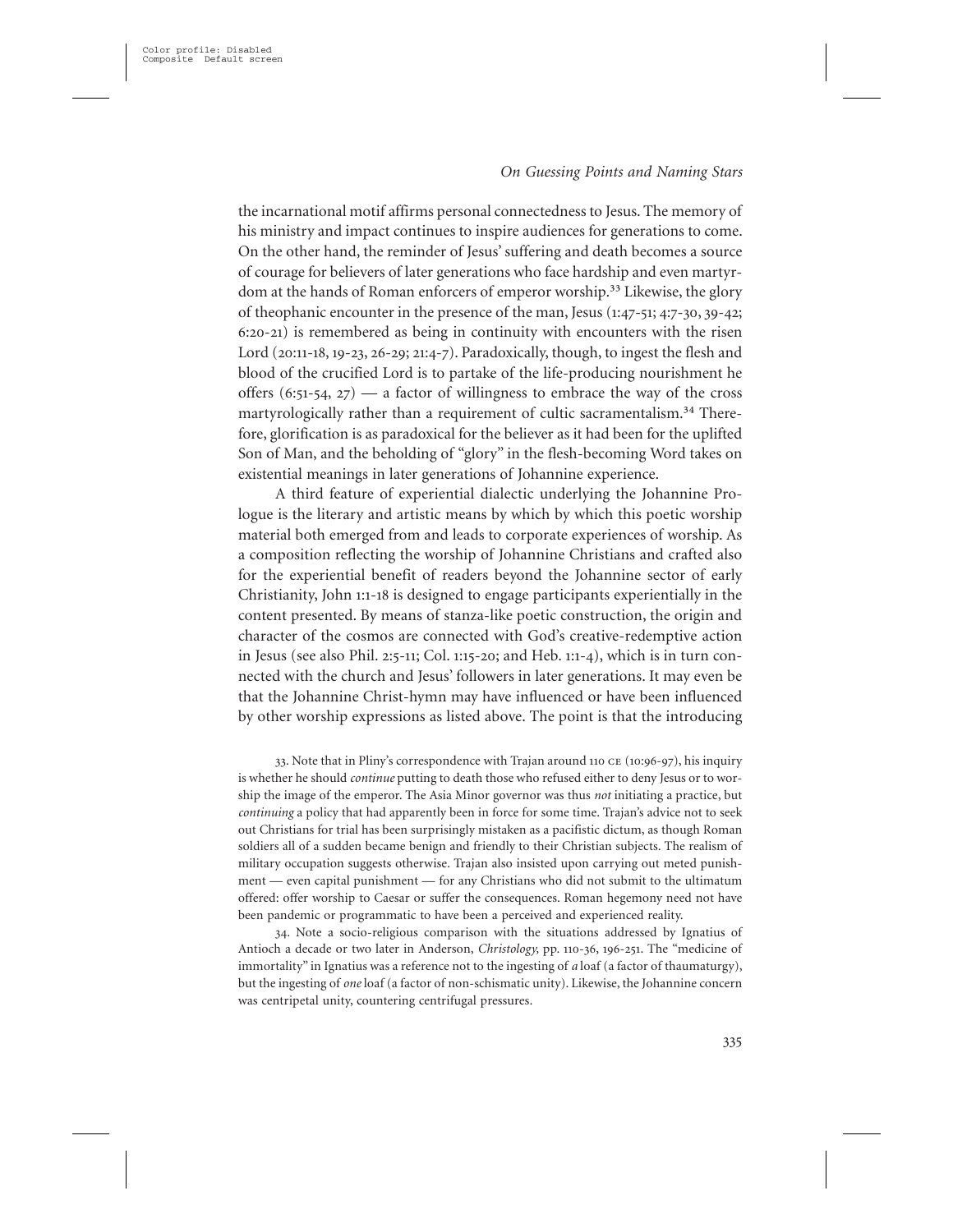of the Johannine narrative with a composition of worship functions to prepare the hearer/reader experientially for that which is to come. Not only is the *knowledge about* Jesus and his ministry propounded by the time the Fourth Gospel is completed, but *experiential encounter with* its subject is facilitated by the adding of an engaging worship piece at the outset.

In these ways, the dialectical reflection upon the religious experience and subsequent reflection of the Fourth Evangelist sets the pattern also for Johannine Christians and others who follow in his wake. Not only does his conjunctive level of thinking apply to his ability to hold truth together in tension throughout the narrative, but the addition of the Prologue functions to lead the hearer/reader into the same quality of spiritual encounter by being engaged in a transformative experience of worship. Within this individuated trajectory, the most radically different aspect of the Johannine witness may not be its distinctive presentations of Jesus ministry and teachings. Whereas the Synoptics call for a focus on learning about the religious experience of Jesus and the effects of his ministry, John focuses on experiencing Jesus spiritually and learning from him in an ongoing sense.<sup>35</sup> The only fitting means of furthering the Johannine witness to the glory of the incarnated Word is to get beyond the notional to the experiential, and this is precisely what the Prologue — as an engaging preparation for the narrative to come — evokes.

#### *The Dialectical Johannine Situation as Reflected by the Prologue*

Indeed, some of the christological tension in John is a factor of emphases made in different directions as reflected in the developing setting of the Johannine situation. While the Johannine tradition shows signs of synchronicity of tradition, it betrays a diachronicity of situation as its material develops over several decades. This being the case, several crises in the Johannine situation can be inferred in the background of the Prologue. Given that the baptistic sections (John 1:6-8, 15) appear to have been either added to an earlier piece, or conversely that they constituted the original beginning of the Johannine gospel around which the Logos hymnic material was crafted, the following dialogical engagements may be inferred.

35. Robert Kysar puts John's uniqueness among other religious writings well. Whereas other religions advocate imitating the religious experience of that religion's founder, John advocates an experiencing of *the founder;* see *John, the Maverick Gospel,* rev. ed. (Louisville: Westminster/John Knox, 1993), p. 55.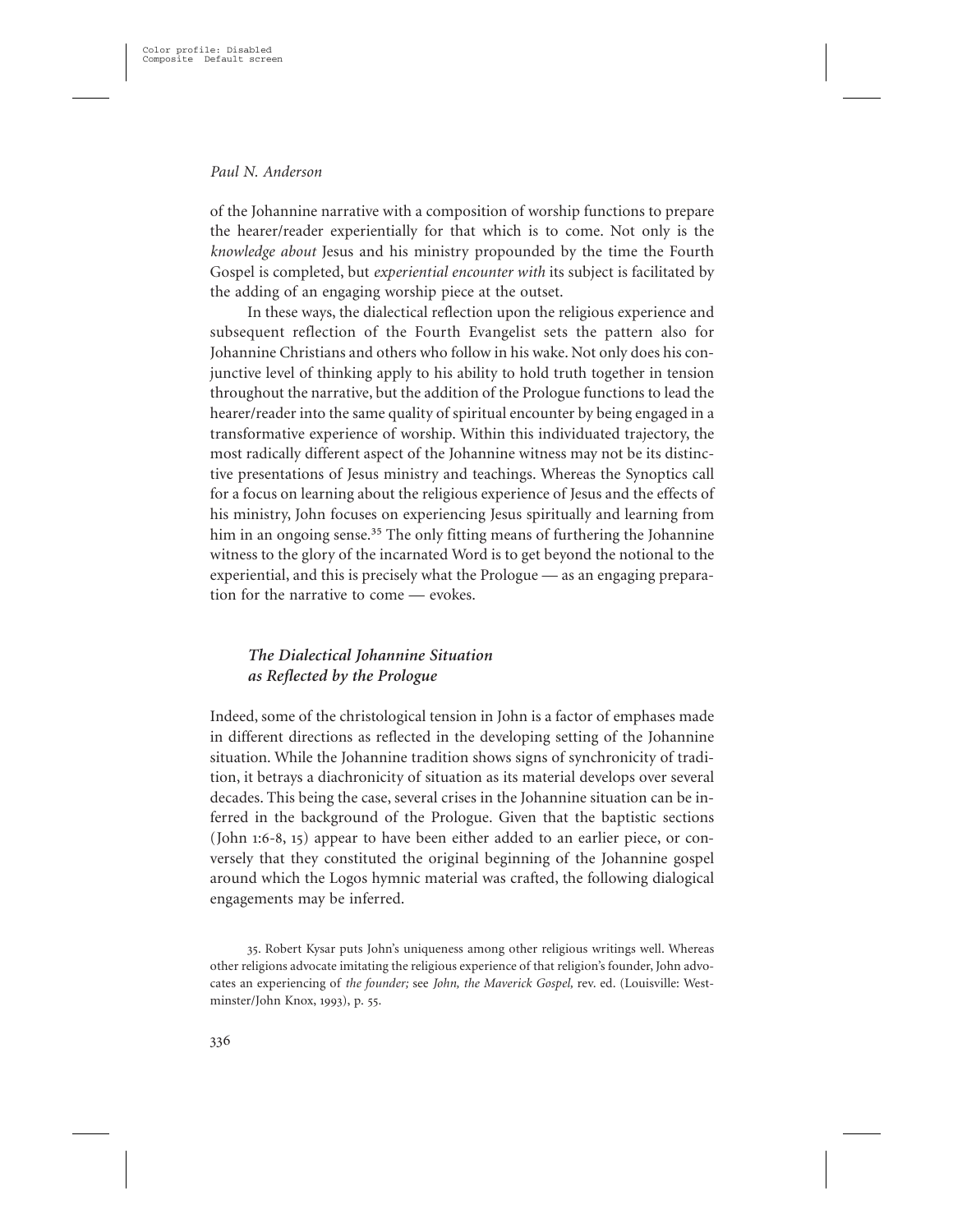First, the schema of God's saving action in Jesus comes across clearly as a reflection upon the gospel message of the Johannine narrative. Verses 1-5 and 9- 14 reflect the confession of a community that has "seen and heard" the message about that which was from the beginning  $(1$  John 1:1-5),<sup>36</sup> and they betray the response of faith affirming receptivity to the purpose of first edition of the Johannine Gospel (John 20:31). Note also the realism of that confession. While the Light has shone in the darkness, and while the Word came unto his own, neither did the darkness comprehend the Light, nor did his audiences receive him. Therefore, despite owning a believing response to the divine initiative manifest in Jesus as the Christ, Johannine believers also express their familiarity with failed reception. Not all have received the message, and this is a sobering fact. Indeed, rooting in the original ambivalent responses to Jesus, where the northern prophet was rejected by the southern religious leaders, the scenario of humanity's uneven response to the divine initiative continued at every stage of the tradition's development. Nonetheless, hope is held open in that as many as believed in him also received the authority to become children of God, and this hope becomes an invitation to the subsequent hearer/reader — Jewish and Gentile alike.

Second, the emphasis is made that John the Baptist was not the Light, but that he came bearing witness to that Light.37 The contrasting of Jesus and the Baptist serves as a means of diverting authority away from the latter and pointing it to the former, much as the witness of John the Baptist in the narrative functions to do the same (John 1:1:26-36; 3:27-30). It may even be that reflection upon the theme of Jesus' preeminence (the one who comes after me was *before* me) in the narrative of the first edition has given way to pre-existence associations in the confessing life of Johannine Christians (John 1:30  $\rightarrow$  1:15). As mentioned above, at least two phases of dialectical engagement with Baptist adherents are likely, and such may be inferred as background for the Prologue. First, in the earlier (Palestinian) phase of Johannine history, followers of John the Baptist

36. While *arch3* is used in 1 John as well as in John 1, the meaning in the epistle relates to "the beginning" of Jesus' ministry, while the association is extended to preexistence in the worship life of these believers. Whether any direct influence has been derived from other christological hymnic material (Phil. 2:5-11; Col. 1:15-20; or Heb. 1:1-4), or whether Johannine Christianity was familiar with emerging birth narratives (Matt. 1:18–2:23 or Luke 2:1-52), the embellishment of the cosmic origin and mission of Jesus as the Christ can certainly be seen here.

37. In John Painter's essay, "Christology and the History of the Johannine Community in the Prologue of the Fourth Gospel," *NTS* 30 (1984): 460-74, the Jewish and Hellenistic backdrop of the Christ-hymn is developed. Such a composition would have been at home in more than one socio-religious setting.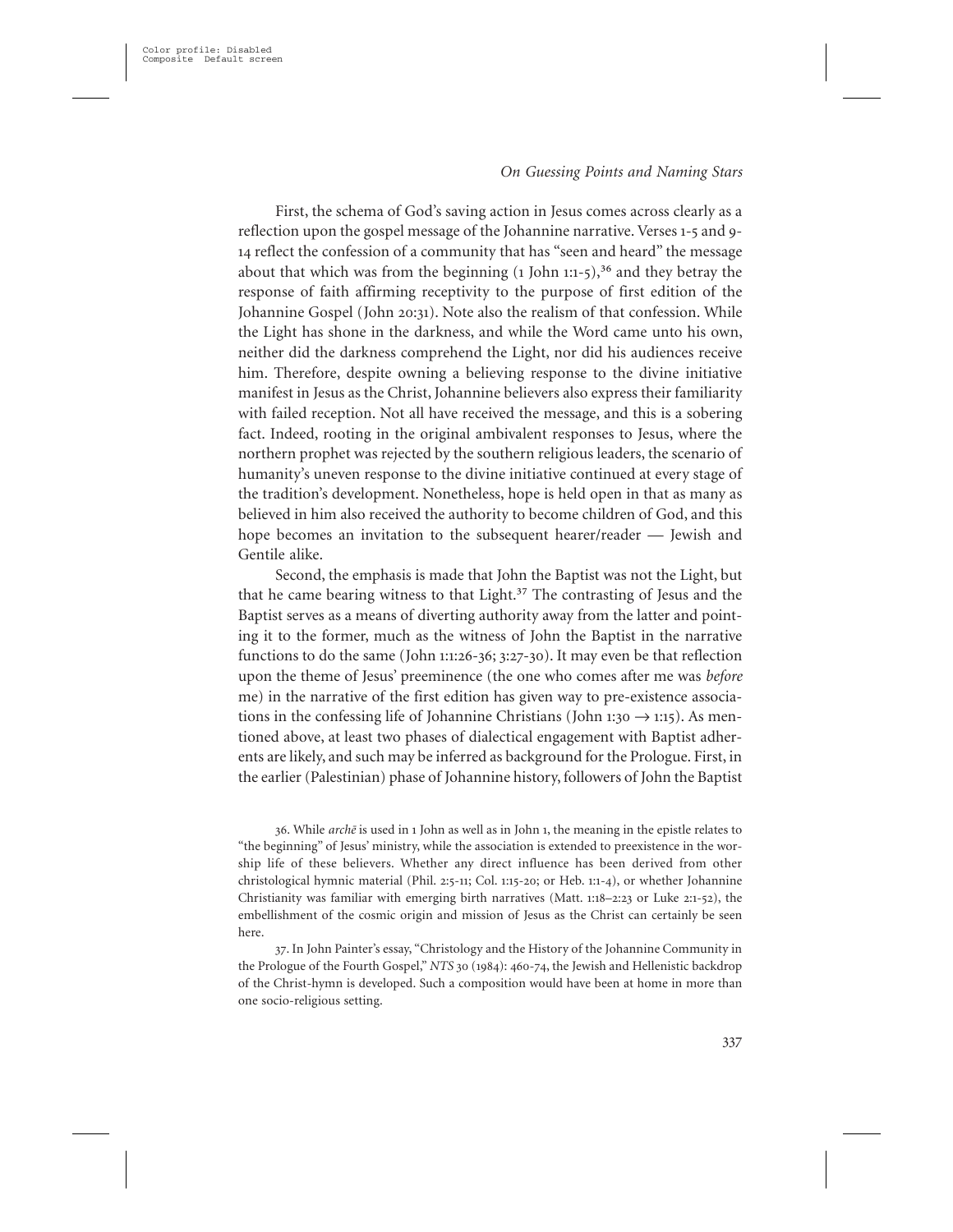in Galilee and Judea would have been diverted from their martyred hero to Jesus as the true Messiah. John's witness to this effect would have furthered this movement, thus connecting John 1:6-8 and 15 with 1:19-51 and 3:22-30.

Another round of dialectical engagement with Baptist adherents may have related to Hellenistic missionaries in Asia Minor, such as Apollos and his followers, who claimed to be furthering John's ministry in their baptismal and proclamational ministries. Apparently while in Corinth Paul had run into followers of Apollos who knew the baptism of John, but did not know there was a Holy Spirit (Acts 18:24–19:10). The issue here was probably less a direct factor of adherence to John the Baptist being a problem and more a factor of partisan loyalties emerging around the efficaciousness of Apostles' ministries (1 Cor. 1:10-17; 3:1-23), with Apollos and his followers appropriating the Baptist's authority toward their ministries. This may explain why John's baptizing of Jesus is not narrated in the first edition of John and why it is emphasized in John 4:2 that Jesus himself did not baptize, only his disciples. The reason that John came baptizing, therefore, was not to set up the ministry of Apollos and his kin, but to point out the ministry of Jesus, who will baptize not with water but with the Holy Spirit (John 1:33). This backdrop also clarifies the emphasis made in John 3:5 — water purification alone cannot suffice; one must also be born of the *Spirit* for one's baptism to be efficacious. John therefore witnesses to the Light which Jesus is, rather than being that Light (John 1:6-8; 2 Cor. 4:1-6), and in continuity with the beginning of the first edition of John, the Johannine Prologue affirms the Baptist's Christ-exalting role.

Third, contrasts to the authority of Moses and the Law can be seen as a factor of raising up Jesus over and against the authority appeals of Jewish religion. Whether *charin anti charitos* (John 1:16) implies continuity or supersessionism, the place of Jesus is clear. "While the Law came through Moses, grace and truth came through Jesus Christ" (1:17). Reflected here is probably a set of dialogues with Jewish leaders in Asia Minor and elsewhere who opposed Jesus adherents on the basis of Torah and tradition and such authorities as Moses and Abraham (alluded to in the first Antichristic threat of 1 John 2:18- 25). As a factor of Johannine emphases upon Jesus' representative agency from the Father, the Son's "exegeting" the Father to the world hinges upon his oneness with the one he represents (John 1:18). Therefore, as a factor of Jewish-Christian apologetics and outreach, elevations of Jesus' status as being one with God became a part of their corporate confession. Virtually all of the debates with the Jewish leaders are included in the first edition of John (chs. 5, 7–10), and these apologetic strands also come through in the Prologue.<sup>38</sup>

38. See the contribution of James McGrath on John's apologetic thrust: *John's Apologetic*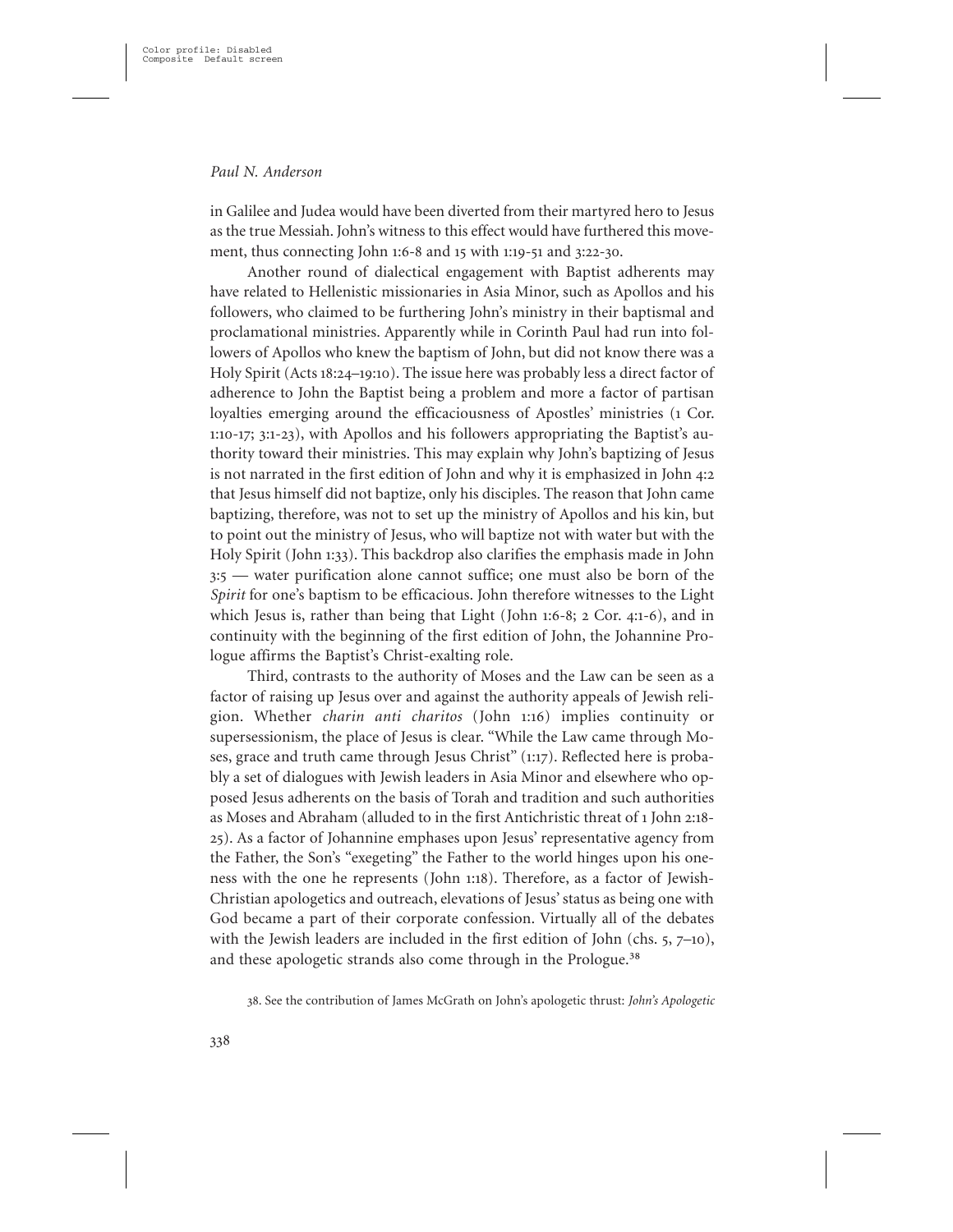Fourth, a set of dialectical tensions within the political setting of the late first-century Johannine situation would have been a set of struggles with Roman emperor worship under Domitian (81-96 CE).<sup>39</sup> While this would not have been the only epoch or setting that Rome would have presented a problem to Christians, a new set of difficulties emerged in the 80s and 90s of the first century of the Common Era. As Jesus adherents were alienated, or even individuated, from the Synagogue, they no longer enjoyed a dispensation allowing them exemption from having to demonstrate public Emperor laud. As Domitian had required his closest followers to regard him as "Lord and God," the confession of Thomas in John 20:28 sounds an anti-imperial declaration. As worshiping someone other than the Emperor would have had striking political implications, the confessing of Jesus as one with God in John 1:1 and 18 makes a powerful statement of loyalty.<sup>40</sup> The climactic confession of Thomas at the end of the first edition of John therefore becomes the affirmation of all who embrace the Johannine Prologue. At its beginning and end, Jesus' divine status as the singular object of worship is confessionally reinforced.

Fifth, an emphasis also on the fleshly humanity of Jesus also serves the function of challenging docetizing inclinations in the late first-century Johannine situation. A corollary of the exaltation of Jesus is the diminishment of his humanity, and within the Hellenistic mindset, if Jesus were divine he could not have suffered or died physically. The problematic feature of docetizing Christology, however, is not that it strayed from orthodoxy; such norms had not yet been fixed. The acute problem with docetizing Christology in the late first century situation lay with its practical implications. If Jesus neither suffered nor died, his disciples need not do so either, and this would open the way for legitimizing escaping hardship by submitting to Emperor worship or other aspects of worldly assimilation. This was certainly the case for Gentile believers in Asia Minor to whom Ignatius wrote, and the second Antichristic threat suggested by 1 John 4:1-3 and 2 John 7 apparently involved false teachers whose flawed doc-

*Christology: Legitimation and Development in Johannine Christology* (SNTSMS 111; Cambridge: Cambridge University Press, 2001). See also Brown's inference of apologetic engagements with several groups in *An Introduction to the Gospel of John,* ed. Francis J. Moloney (New York: Doubleday, 2003), pp. 151-88, including followers of John the Baptist, Jewish-Christian dialogues, and dialogues with Gentile/Docetists and institutionalizing Christian leaders.

<sup>39.</sup> Richard J. Cassidy, in *John's Gospel in New Perspective* (Maryknoll, NY: Orbis, 1992), argues the Roman backdrop of the Johannine situation convincingly. See Anderson, *Christology* (pp. 194-251) and *"Sitz im Leben"* (pp. 41-59), for fuller treatments of at least four largely sequential-yet-overlapping crises in the middle and later periods of the Johannine situation between 70-100 ce.

<sup>40.</sup> This is the point made by Ed L. Miller, "The Logos Was God," *EQ* 53 (1981): 65-77; the asserted divinity of Jesus as the *Logos* is inescapable in John 1:1 and 18.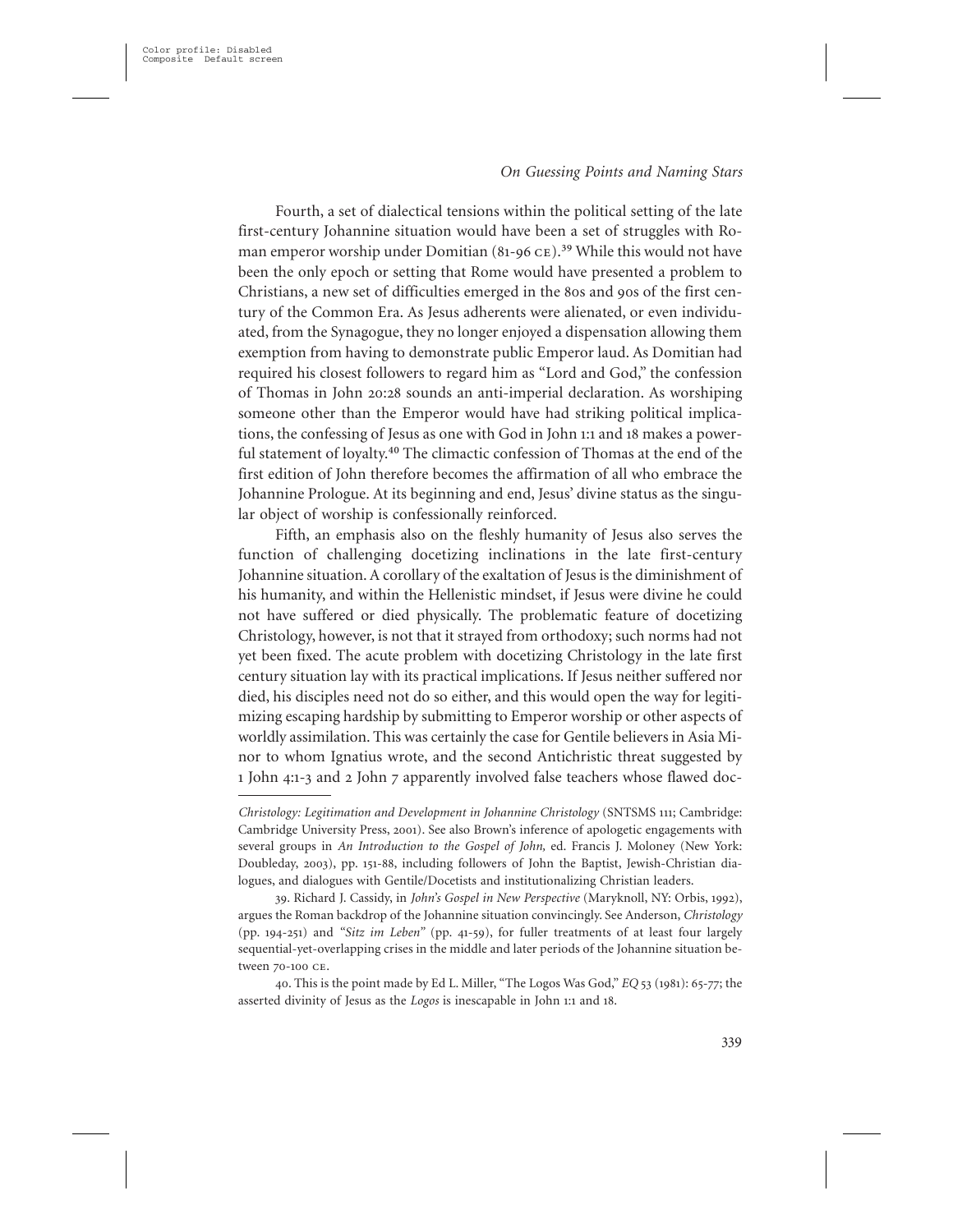trines could be discerned on the basis of whether they affirmed or denied that Jesus came in the flesh. The content of "the eyewitness" at the cross in John 19:34 is that he testifies to the incarnational veracity that physical water and blood came forth from Jesus' side, and to ingest the flesh and blood of Jesus is to be willing to go with him to the cross (John 6:51-58). Indeed, most of the incarnational emphasis in John is found in the supplementary material (chs. 6, 15–17, and 21, as well as John 19:34-35 and 1:14), and the same can be said of the Prologue. As well as affirming Jesus' divinity, John 1:14 declares the reality of the Incarnation — the Word became flesh and dwelt among us, and paradoxically, that is the place where the glory of the Father is eschatologically revealed.

In terms of the origins of John's christological tension, the evolving Johannine dialectical situation played a significant role in the backdrop surrounding such. As a factor of evangelistic outreach, community affirmation, and imperial resistance, the exalted christological aspects of the Prologue played a significant confessional role. While theophanic associations with the works and words of Jesus are attested in the originative encounters with Jesus and are not simply late-and-only-late, they also evolved into a corporate perspective and expression by the second and third Johannine generations. At the same time, though, emphases upon the fleshly humanity of Jesus also became a particularly acute set of assertions. While encounters with Jesus "in the flesh" also appear basic to the Johannine memory, an incisive antidocetic front becomes apparent in the later material — pivotally in the Prologue. Here especially are the polarities maintained in dynamic tension. Paradoxically, it is the fleshly humanity of the eternal Logos that the glory of the Revealer is existentially encountered. This leads the hearer/reader, then, to *crisis.*

## *Literary Means of Engaging the Hearer/Reader in the Prologue*

Having already described the means by which the Prologue as a worship piece engages its audiences experientially as an instrument of encounter, literary means can also be seen to evoke something similar. First, the strophic/poetic structure engages the hearer/reader/worshiper experientially as themes are introduced and then echoed in expanding, repetitive ways. By means of as set of primary clauses, bolstered by secondary ones, the audience is drawn into the cadence of a point-and-parenthesis progression. Like the systole and diastole of a heartbeat, the assimilation of an assertion is facilitated by a pause for reflective consideration. Implications are spelled out parenthetically, so that the cosmic and personal significance of the Prologue's christological theses may be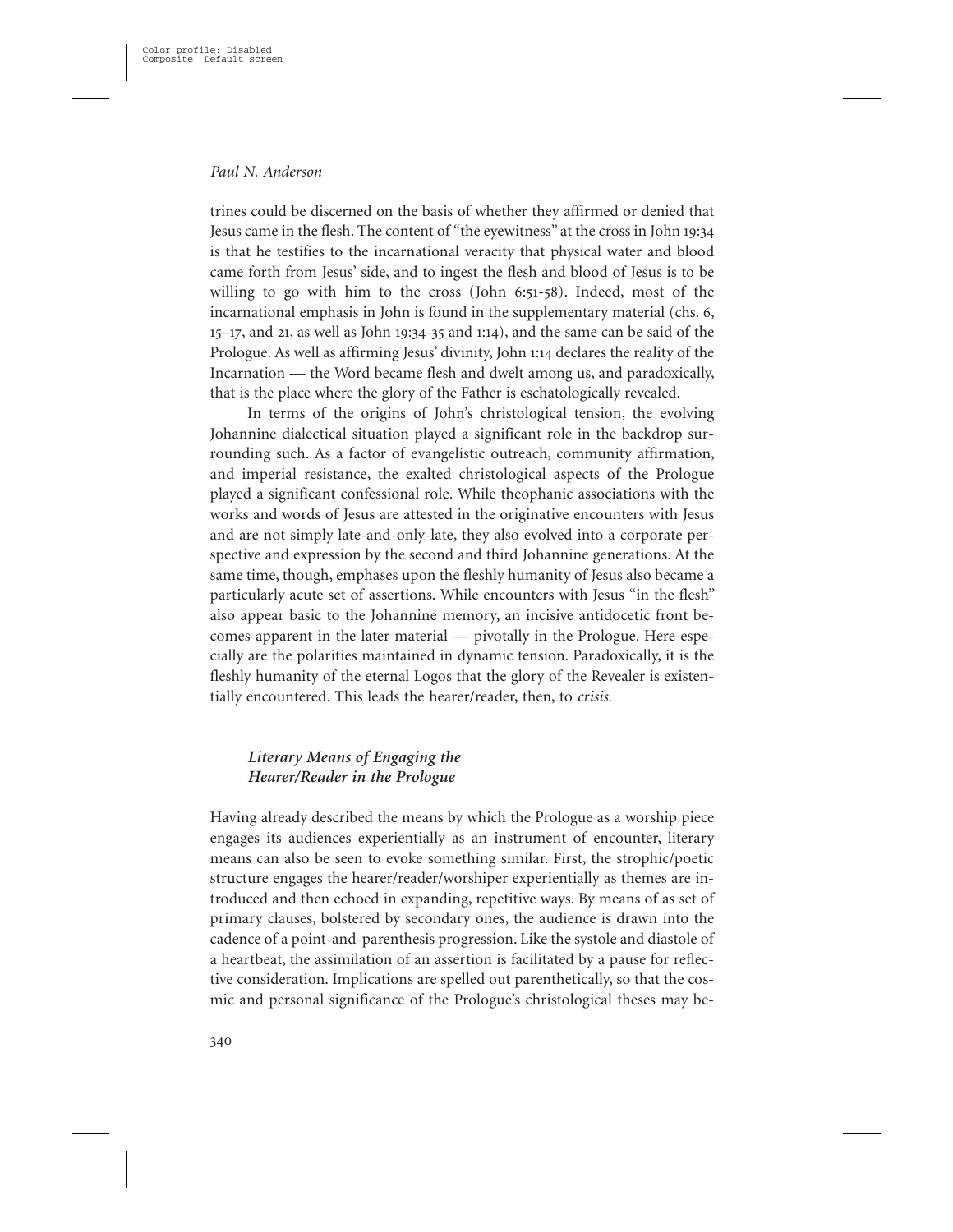come internalized. Here three verses  $(1:1-5, 9-13, 14-18$  - minus v. 15) build a stair-step progression from the cosmic advent of the Word, to the historical reception of the Light, to the personal receiving of grace and truth. Therefore, the movement from outward event to inward encounter is furthered with impressive effectiveness in the strophic/poetic structure of the Johannine Prologue.

A second feature of the Prologue's inclusivity involves the use of the firstperson plural: "we." As members of the audience are drawn into the experience of other believers, their confessions become internalized as later hearers and readers are drawn into a larger community of faith. Two passages in particular bring the movement home from external event to inward encounter. The first (1:14) holds the humanity and divinity of Jesus together in tension: "The Word became flesh and dwelt among us; and we beheld his glory as the only-begotten of the Father, full of grace and truth." The second (1:16-17) follows directly (verse 15 has been added): "Out of his fullness we have received grace upon grace; for the Law was given through Moses, but grace and truth came through Jesus Christ." The corporate movement is here from encounter to reception. In the flesh (and flesh wounds) of Jesus is his glory (and glorification) paradoxically revealed, and from the fullness of his mission and being, access to the Father and ongoing revelation (grace and truth) are received. Later generations are incorporated into the blessedness of firsthand encounter of previous ones (20:29) as they receive these gifts by faith (20:31).

A third literary feature of audience engagement is the chiastic structure of the Prologue. While many studies have been performed upon the literary structure of the Prologue, deriving its meaning from the central fulcrum, this may not be the best place to begin. Certainly, verses 11 and 12 comprise the central thrust of the larger composition, and they even comprise the center of the central stanza (vv. 9-13), but two issues deserve consideration here. First, another way of thinking about chiastic structures is to appreciate the first and the last statement  $(A \text{ and } A')$  as the main thrust of the chiastic form. Put otherwise, even if a chiastic structure is inferred with accuracy (note the impressive differences between chiastic approaches to John), the turning point at the center *might not be* the primary thrust of the construct. The thesis and conclusion might better be construed as the *Leitmotif* of the piece, as it would in any poetic composition that begins and ends on the same note. This being the case, the Son's ontic relation to the Father still comes across as the beginning and the end of the Johannine Prologue; it is the implications of that relationship that have existential bearing for hearers and readers in later generations.

This leads to a second point. Given the likelihood that the baptistic sections (vv. 6-8 and 15) were either added later or were the skeleton around which the worship confession was crafted as a second introduction, three movements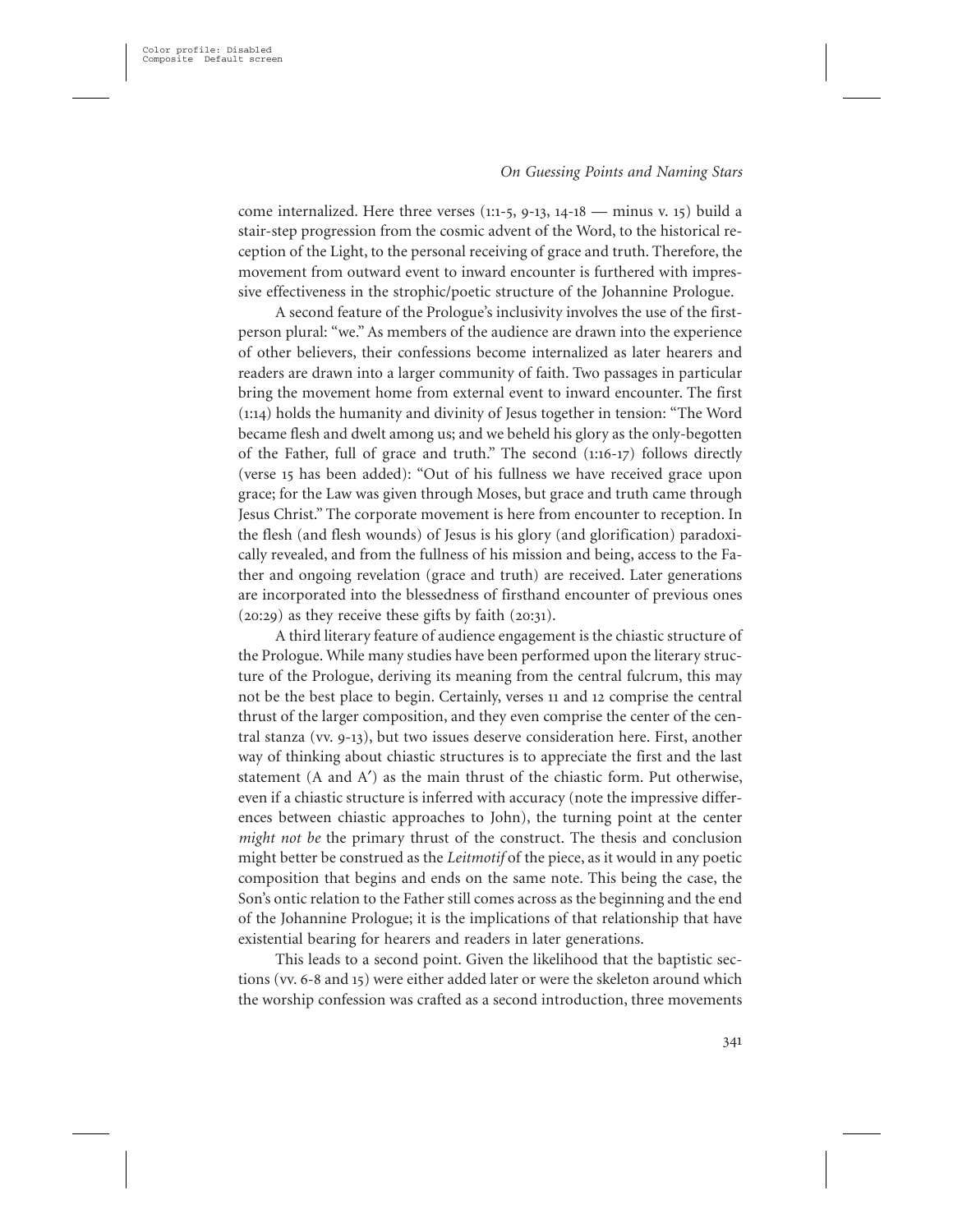in the Prologue are discernable: vv. 1-5, 9-13, and 14-18 (minus v. 15). Thus, the *Leitmotif* of the Prologue might best be conceived as the end toward which the poetic composition moves. It is the last verse among the three that really brings it home for the audience, and therefore, focusing on this section (John 1:14, 16- 18) provides the interpretive key to the Prologue as its climax rather than looking for a fulcrum.

The progression of the Prologue's structure, therefore, begins with the cosmic origin and advent of the Logos (building on Genesis 1 and Proverbs 8) in John 1:1-5, and it declares the transcendent origin and outcome of the Revealer's mission and reception. In the middle verses (John 1:9-13), the uneven reception of Jesus as the Light narrates the story of his ministry and the story of Johannine Christianity. While some sought darkness rather than light (3:17-21), the message of God's love for the world nonetheless pervades the story, and the good news of the evangel continues as a hope and an offering for later generations. In John 1:14 and 16-18, the third verse engages the hearer/reader in that corporate experience of faith and affirms the reception of grace and truth. The Son's relation to the Father (1:18) is affirmed as the basis for the experiencing of *doxa* in the flesh-bound work of Jesus as the Christ (1:14, 17), and later audiences are led from one level of history to another: from cosmic-transcendent to social-political to personal-communal. With the hearer/reader's confession of the worship material, the Prologue's progression is complete.

A final feature of the literary-rhetorical function of the Prologue as a second beginning to the Johannine Gospel brings full circle the relation of the Prologue to the rest of the narrative. Given that the first edition probably began with something like verses 6-8 and 15 — a narration of John the Baptist's heralding of Jesus parallel to Mark 1:1-15 — leading into John 1:19-37, the addition of fresh material added new relevance to the narrative. As the Baptist's authority was less of a factor for later and more removed audiences of Asia Minor, the corporate worship expression of the Johannine Christ-hymn provided a broader vehicle of inclusion. Even for those who might not have heard of Jesus or his forerunner would have been familiar to battles with chaos, darkness, and death, and the synthesized worship expression of Johannine corporate faith in Jesus as the Christ advanced a more cosmopolitan appeal among Jewish and Gentile audiences alike. Given that the final editor was likely the Johannine Elder, who had written the epistles, his attaching the Johannine corporate expression of faith in Jesus on behalf of the now-deceased Beloved Disciple (John 21:18-24) became a fitting way to honor his contribution. Indeed, similarities between 1 John 1:1-5 and John 1:1-18 abound, and the Elder's fresh introduction linked the Johannine heritage with the finalized itinerary of the Fourth Gospel.

Whether intended or not, the inclusion of a worship piece as the new in-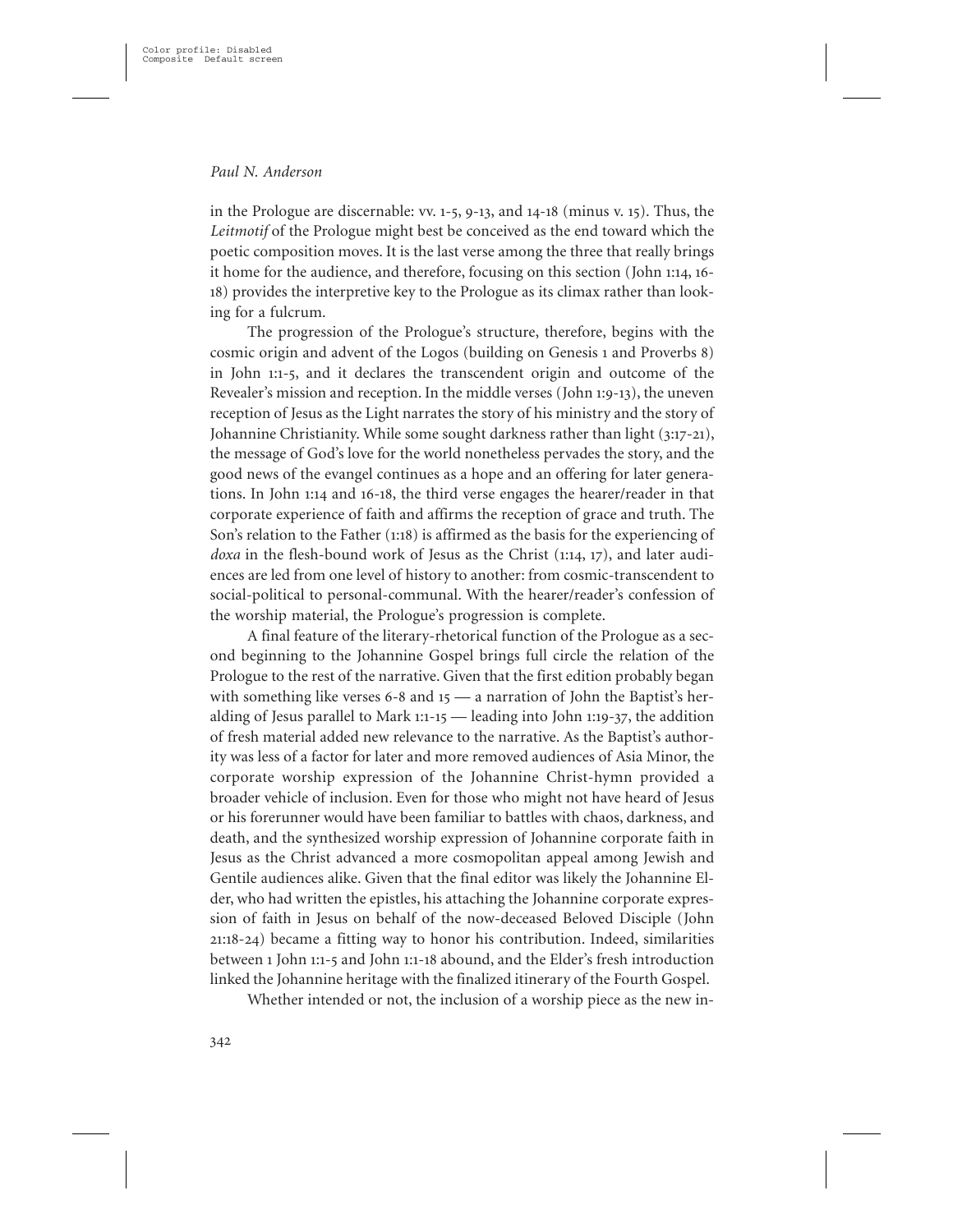troduction for the Johannine evangel also came to have an impressive effect. The reader is prepared inwardly for the outward story of Jesus, presented in its individuated Johannine Perspective, by first being drawn experientially into the content of its message. The genius of such a move is hard to overstate. Even before hearing or reading about the story of the Johannine Jesus — complete with his ambivalent receptions and disjointed understandings — the audience is engaged existentially. If the Johannine gospel was read in corporate meetings for worship, as were other Christian writings along with Jewish Scriptures, one can imagine the Prologue continuing to function as a corporate confession recited aloud before the story is read. The experiential aspects of its design may thus outweigh factors of content in terms of its literary form and intended function. The hearer/reader thus is drawn into the circle of believers personally before hearing about those who got it right and got it wrong. Having become included in the fellowship of the first-person plural references in the Prologue, however, already prepares the hearer/reader to side with those who believe and to eschew the example of those who did not. In this sense, the function of the Prologue with relation to the finalized Johannine Gospel is to engage audiences experientially in the content of the narrative. Having become an insider to the story, everything in it becomes comprehensible.

The above discussion shows that John's christological unity and disunity resulted from at least four sources, and the presence of these factors is as clearly manifest in the Prologue as it is in the rest of the Fourth Gospel. As an approach to interpretation, each of John's christological and theological tensions appears to have at least one primary and one secondary source of origin. Regarding the five aforementioned tensions in the Johannine Prologue, their origins are as follows:

- The *humanity/divinity of the Son* was a factor first of the dialectical experience and reflection of the evangelist; subsequently, emphases upon Jesus' divinity and humanity became factors of Johannine apologetic within its evolving context.
- Tension within the *Father-Son relationship* was first a factor of the Johannine agency schema — the Son is subordinate to the Father precisely because he only does and says what the commissioning sender has instructed; eventually, Jesus' authenticity and representative legitimacy became debates within the Jewish-Christian contextual debates.
- The *universalistic and particularistic soteriology* in the Johannine Prologue was a factor first of humanity's need for enlightenment — no one has seen God at any time. Eventually, receiving the Revealer by means of a believing response to the divine initiative becomes a part of the Johannine evangel.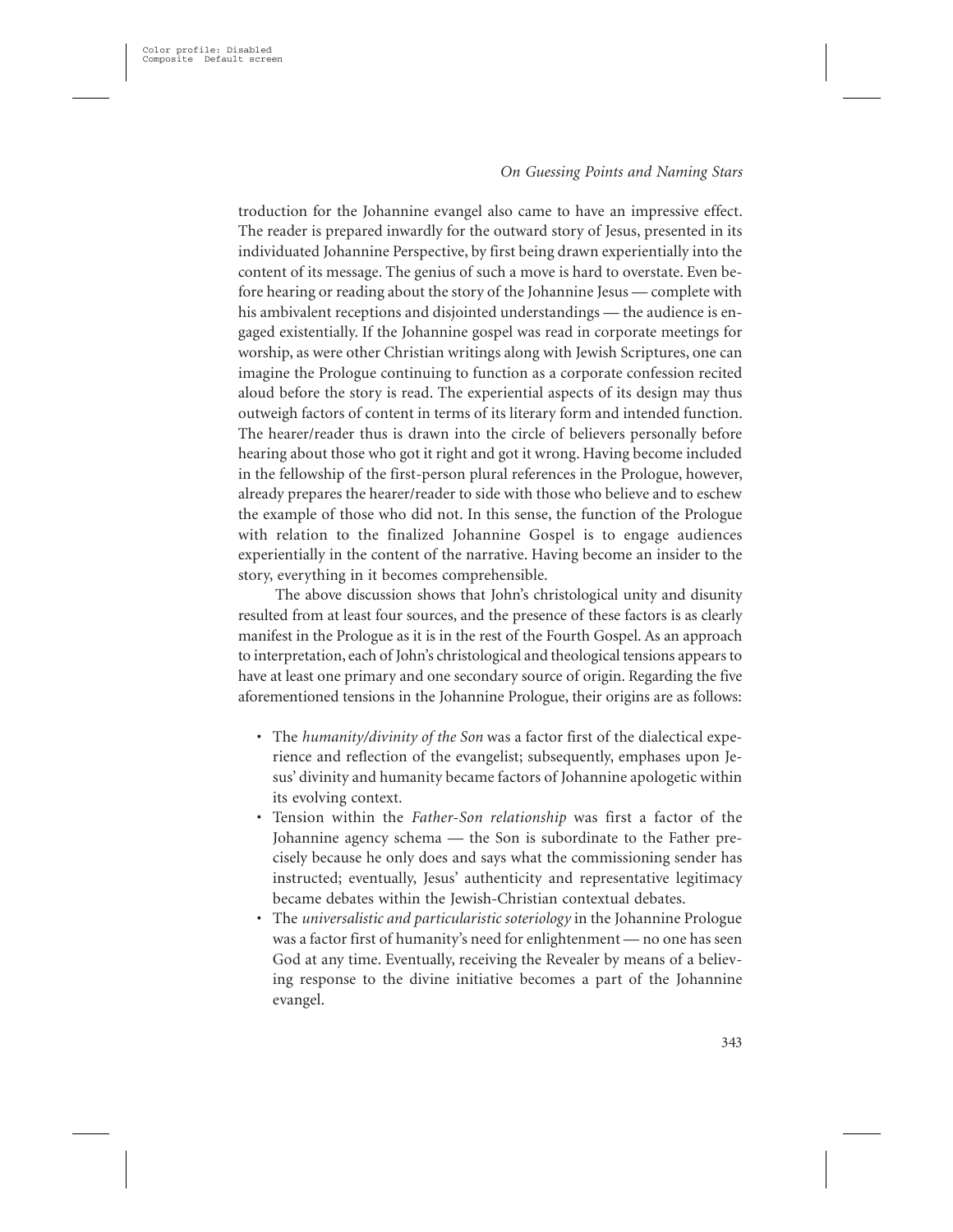- Regarding *tension between John the Baptist and Jesus,* this reflects earlier endeavors to reach Baptist adherents with the message that he pointed to Jesus as the Messiah. Eventually, the Baptizer becomes a primary witness to Jesus in the literary work of the Johannine narrative.
- *Present and futuristic eschatology,* even in John's Prologue, were first a factor of the evangelist's dialectical mode of thinking — the contradictions were only apparent, not overly problematic. Eventually, the promise of reward became attached to the Johannine agency schema.

In addition to these tensions in the Prologue, the primary and secondary epistemological origins of the christological tensions in the rest of the Johannine Gospel are as follows. Sound interpretation, then, builds upon these considerations in the inference of meaning for later generations.

## **Implications: From Living Faith to Orthodox Creed . . . and Back Again**

From the above analysis it can be seen that not only are John's christological tensions prevalent throughout the Fourth Gospel, but they also are present in remarkable clarity within the Johannine Prologue. A second observation is that the four epistemological origins of John's christological tensions also are evident in considering the Prologue as a case study, clarifying the meaning of these themes along the way. Perhaps the next assignment is to work with these four epistemological origins of John's tensions, applying them to a fresh interpretation of the historic christological and theological debates throughout the Christian era, although that would be another project. Indeed, a fresh analysis of orthodox theology (and its alternatives) in the light of these findings would be a worthy venture indeed, and one looks forward to such an opportunity in the future.

The overall impression from the present analysis, however, is of a dynamic set of developments that continued to grow even after the finalization of the Johannine Gospel. Most telling is the likelihood that the spiritual character of John's dialectical reflection upon the Incarnation suggests not removed distance from the ministry of Jesus, but radical proximity to it. Hence, John's being the "spiritual Gospel" betrays more realistically a first-order engagement with living christological content (*abiding in* Jesus — John 15:1-8) rather than a second-order learning of the "right answers" theologically (abiding in *the teaching about* Jesus — 2 John 9). Inadequate interpretations in the early church and since usually have resulted from taking one of the poles into consideration